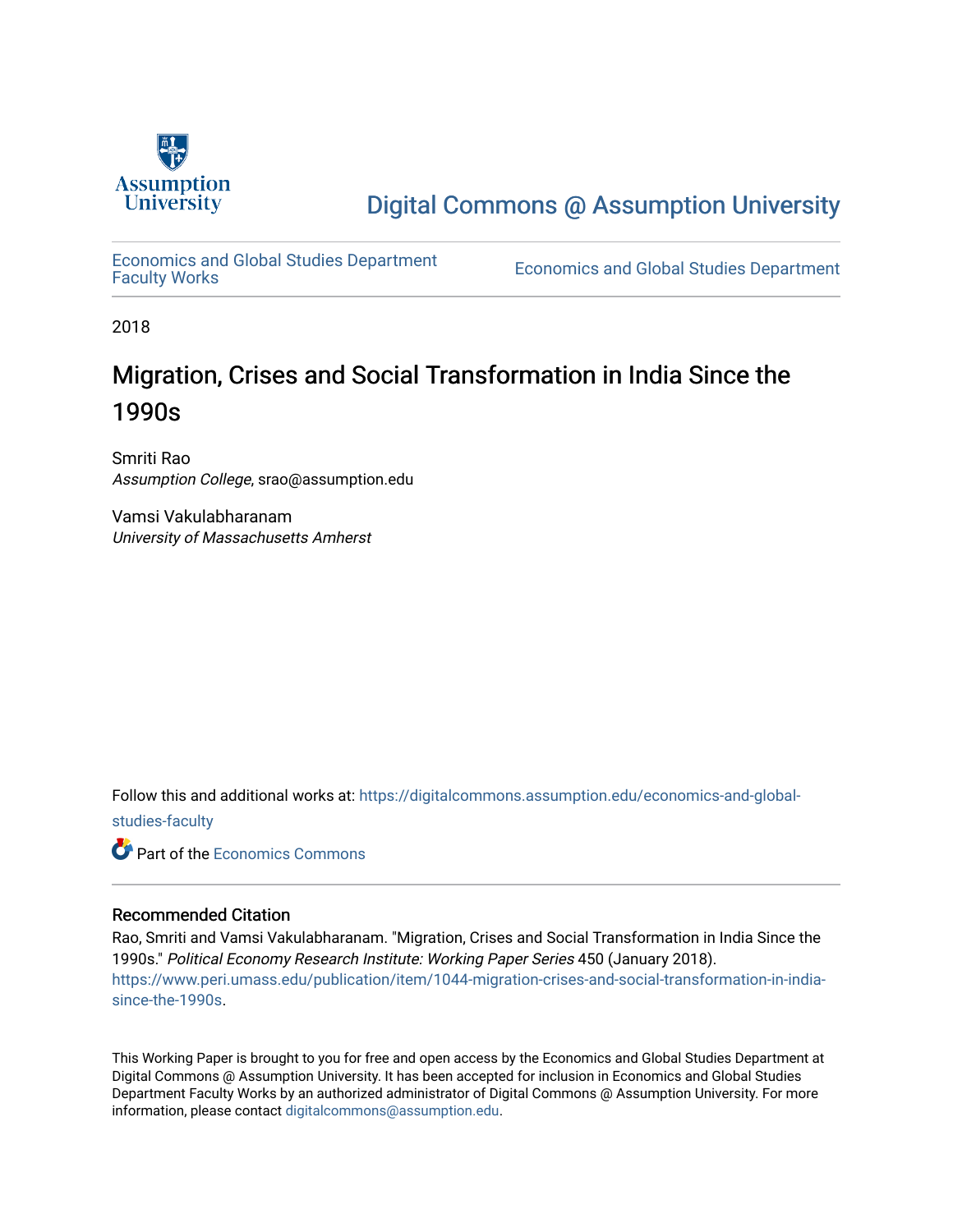# **Migration, Crises and Social Transformation in India Since the 1990s**

*Smriti Rao*  Assumption College; Email: [srao@assumption.edu](mailto:srao@assumption.edu)

*Vamsi Vakulabharanam*  University of Massachusetts Amherst; Email: vamsi@umass.edu

Bios:

Smriti Rao is Associate Professor, Economics and Global Studies, Assumption College and Resident Scholar, Women's Studies Research Center, Brandeis University.

Vamsi Vakulabharanam is Associate Professor, Economics, University of Massachusetts, Amherst and co-director, Asian Political Economy Program at the Political Economy Research Institute.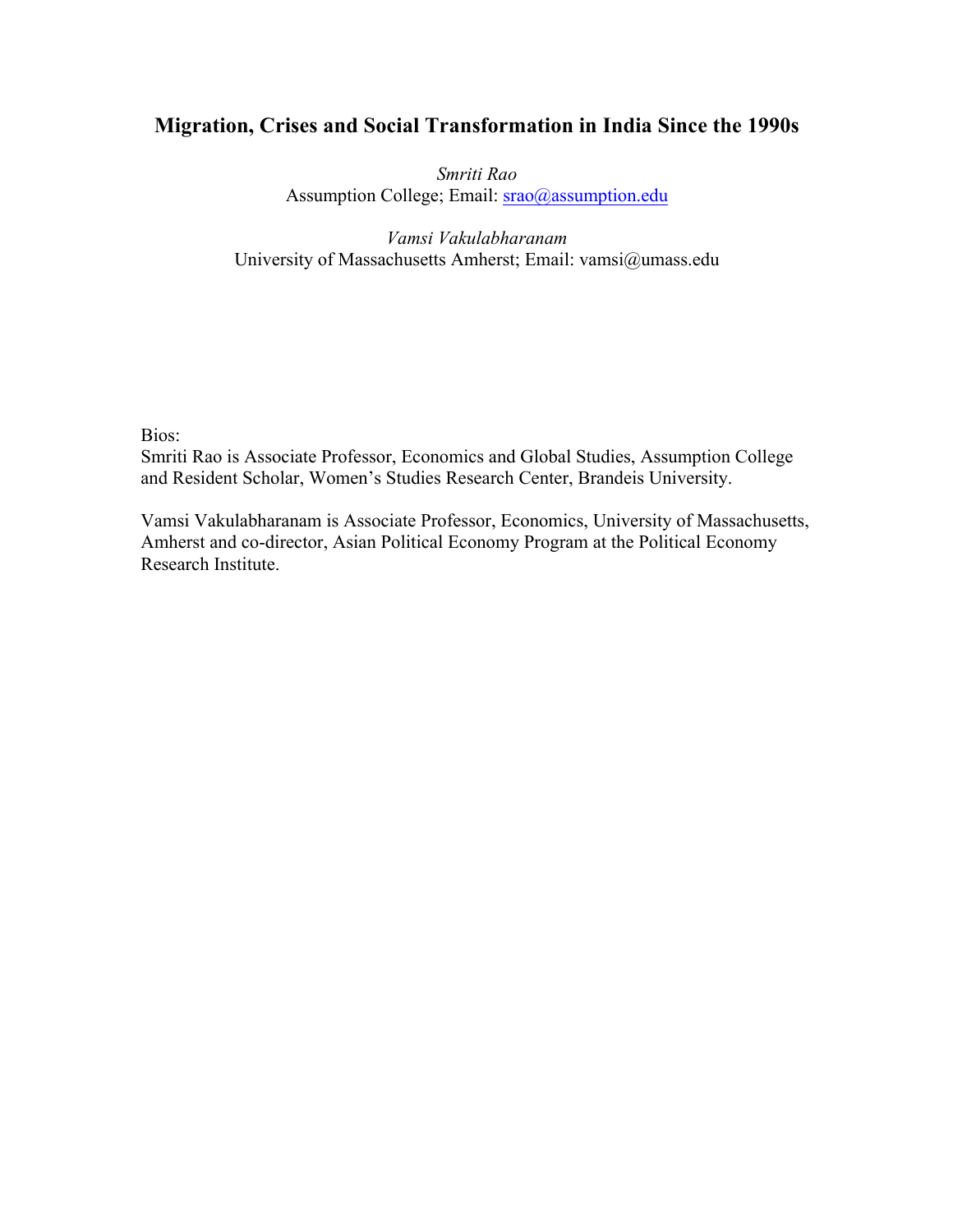# **Migration, Crises and Social Transformation in India Since the 1990s**

#### **Abstract**

Since liberalization, urban migration in India has increased in quantity, but also changed in quality, with permanent marriage migration and temporary, circular employment migration rising, even as permanent economic migration remains stagnant. We understand internal migration in India to be a re-ordering of productive and reproductive labor that signifies a deep transformation of society. We argue that this transformation is a response to three overlapping crises: an agrarian crisis, an employment crisis, and a crisis of social reproduction. These are not crises for capitalist accumulation, which they enable. Rather, they make it impossible for a majority of Indians to achieve stable, rooted livelihoods.

**Keywords:** Migration, India, Urbanization, Social Reproduction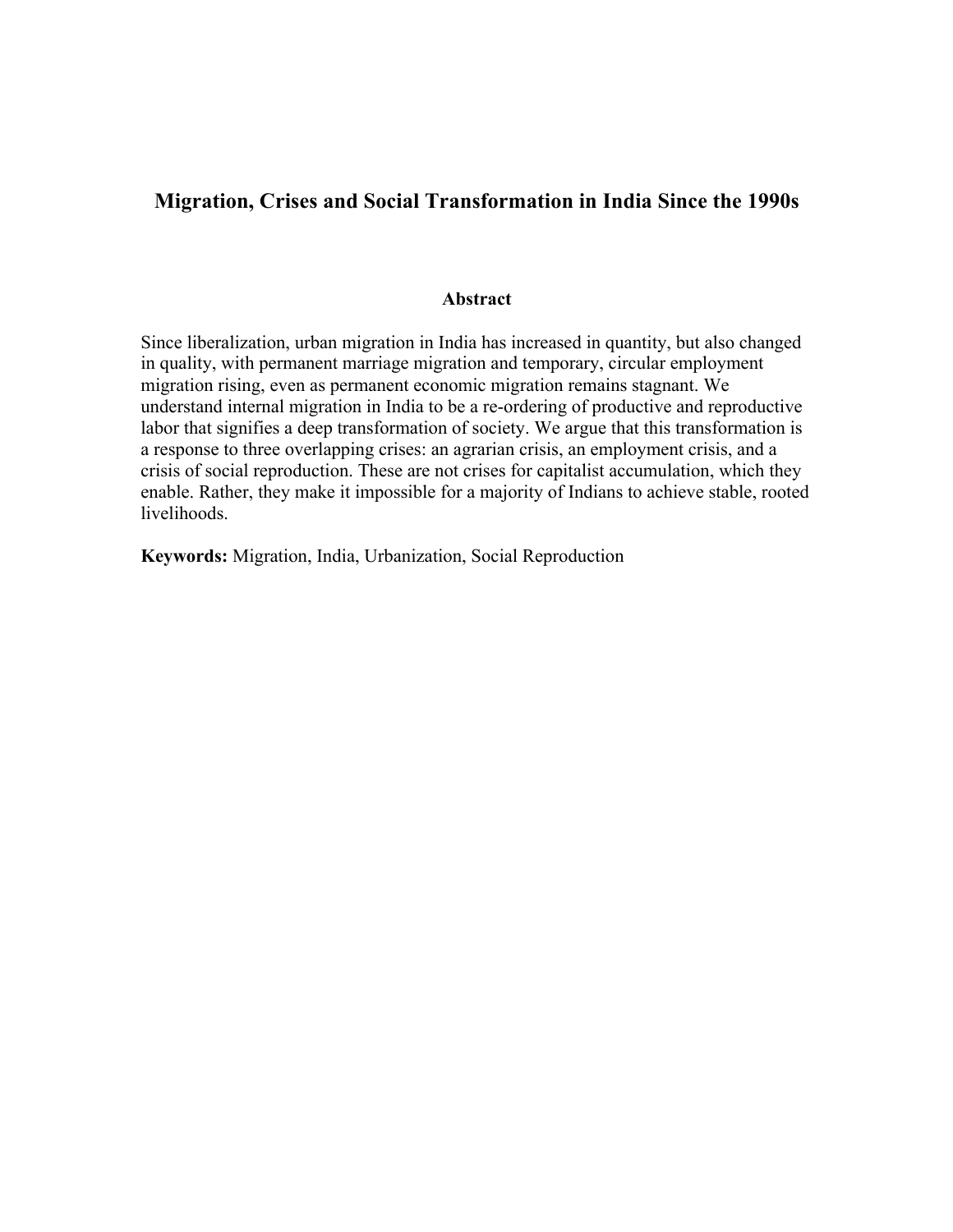#### **I. Introduction**

This paper looks at the close tension/relationship in India between recent social transformations and migration *crises 1* . We look at two specific transformations accelerated urbanization, and deeper penetration of a neo-liberal kind of capitalism over the last 2-3 decades in rural and urban India. The current Indian urbanization, along with Chinese urbanization since 1980s, should be seen as a globe-transforming phenomenon, as about a tenth of the world's population are changing their status from rural to urban, primarily through internal migration (but also through extended urbanization). Simultaneously, these economies have increasingly come under the logic of neo-liberal capitalism, greatly increasing the spread of capitalism over the past 3-4 decades. In this paper, we argue that internal migration in India is mainly a re-ordering of productive and reproductive labor that signifies a deep transformation of society. It is accentuated by three overlapping crises (in practice) that we present below.

The first two of these three crises are widely acknowledged: an *agrarian crisis* marked by low agricultural growth rates, a livelihoods crisis for small farmers, and reduced wage employment in agriculture; and an *employment crisis* where nonagricultural employment (in urban and rural areas) is inadequate in quantity and quality to compensate for the decline in agricultural employment. The first crisis pushes large numbers of rural residents to seek employment outside of agriculture, which means moving to urban areas for jobs in construction and low skill services. The second (employment) crisis accentuates the phenomenon of urban precarity/informality, and makes migration transient, with migrants returning to rural homes once a particular spell of employment is completed, only to start a new journey later. The migration process in India thus challenges boundaries of urban/rural and raises the question of what this phenomenon of increased migration signifies, something that we explore in the subsequent sections.

The third overlapping crisis that shapes migration patterns is a social reproduction crisis in which a lack of social provisioning by the state, and declining access to the rural and urban commons have expanded rather than compressed the temporal and spatial disconnect between productive and reproductive work, making it more difficult for workers to bridge this divide. This background of social reproductive crisis helps explain why family migration is relatively common in India. Although there are significant streams of single, male migration, particularly in North-Central India, many temporary migrants move as couples, often with their children. This may be due to relatively rigid gender divisions of labor when it comes to productive labor in industries such as construction. However, studies of urban labor also point out the impossibility of ensuring basic biological reproduction on very low wages without substantial reliance upon unpaid labor, whether it is to generate food, access unreliable and distant sources of water, or to ensure that children are clothed and fed.

 $<sup>1</sup>$  The crises we discuss here are those that induce migration and challenge the ability of Indian households</sup> to ensure stable, rooted, social reproduction. We do not use the term 'migration crises' to imply that migration itself is a crisis, nor do we think that what we are witnessing is a crisis for capitalist accumulation itself.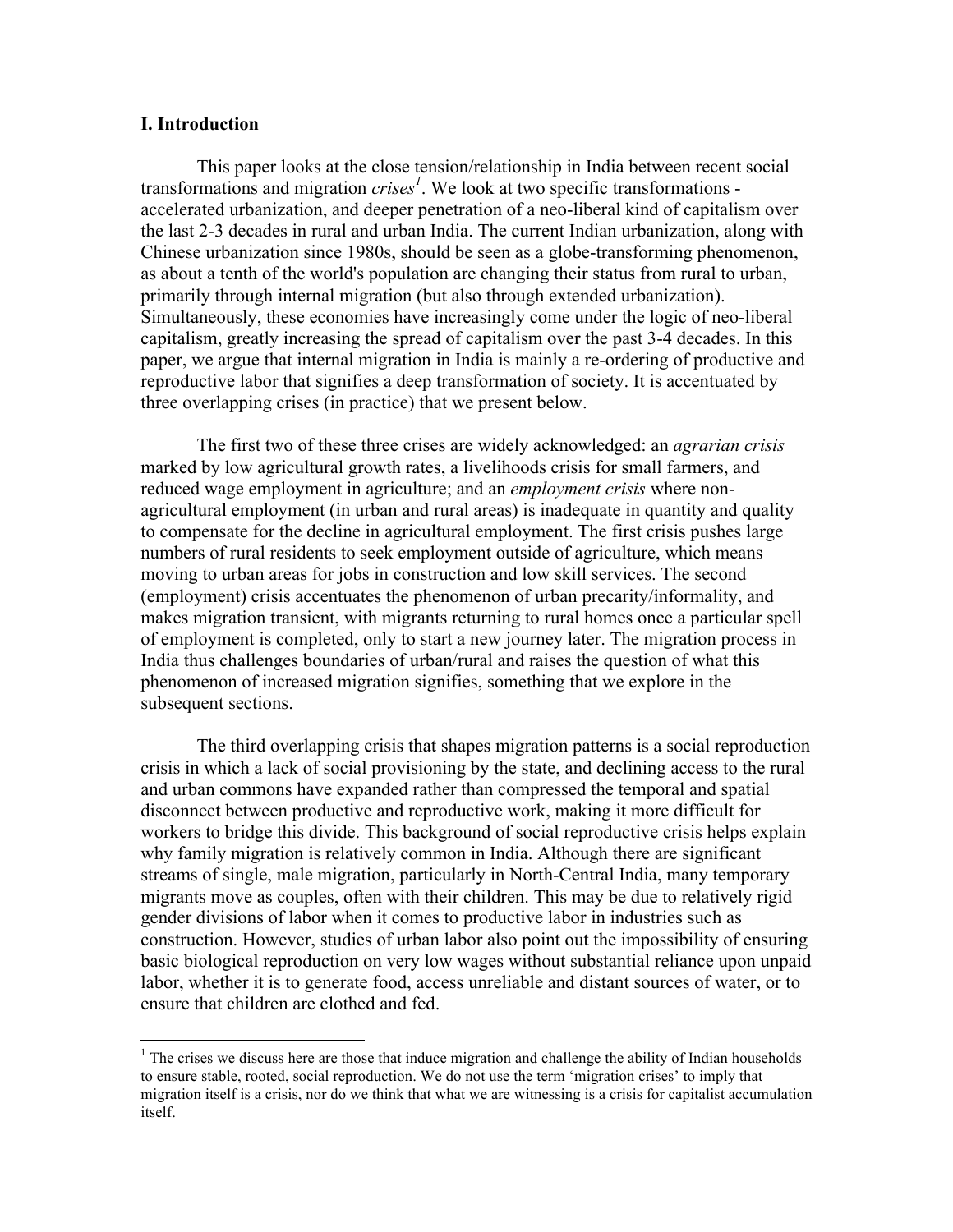In presenting these overlapping crises we are talking about patterns that go back at least two decades now. The term crisis suggests something that is contained in time and space (and can alternate with moments and places of non-crisis), and neither of these appears to be the case in India today. These are also not crises that are bringing the system to a halt, or even causing political or economic upheaval. Instead, each of these elements appears to be accepted as part of the social fabric, to be worked around and within, to be *normal* in fact. We thus wish to theorize the *new normal* of Indian development as something that is defined by a state of continuous movement of labor (both of the productive and reproductive kinds) across the rural and urban divide, that is precarious and informal in nature, and that allows for capital to more easily extract surplus.

In this sense, the three inter-related crises are not crises for capital (they actually facilitate easier accumulation), but are crises for a sustained and rooted reproduction of the majority of working people. These crises transform themselves into transient movement/migration (not a paralysis of labor), with an ameliorating role (with respect to the crises) played by gender relations that ensure that reproductive labor absorbs the uncertainty and precarity of this movement. Therefore, migration can be understood as the transformation of the overall division of social labor, resulting from the three overlapping crises presented above.

#### **II. Migration to Urban India**

The literature analyzes migration to urban India across two main temporal-spatial axes: permanent versus temporary, and rural-urban versus urban-urban, to which we add inter-state versus intra-state. The absence of reliable national level data on temporary migration means that the analyses of temporary migration are often qualitative rather than quantitative, with the reverse being true for permanent migration. Despite the data limitations however, two important trends emerge from these studies. First, migration to urban India has increased in quantity over the last two decades. Second, this increase is driven by both temporary, circular employment migration of the 'footloose' kind (Breman 2010) as well as permanent marriage migration, even as permanent economic migration remains stagnant. We argue that it is not a coincidence that these changes have occurred at the same time as the intensification of the three kinds of crises discussed in this paper. These crises have transformed the way that the majority of Indians earn a livelihood, forcing them to seek work wherever they can find it, including in the city. The burden of these crises is borne in gendered way, however, requiring an intensification of women's work, without which even this extremely precarious means of existence would not be viable.

## *a. Permanent versus Temporary*

(i) Permanent migration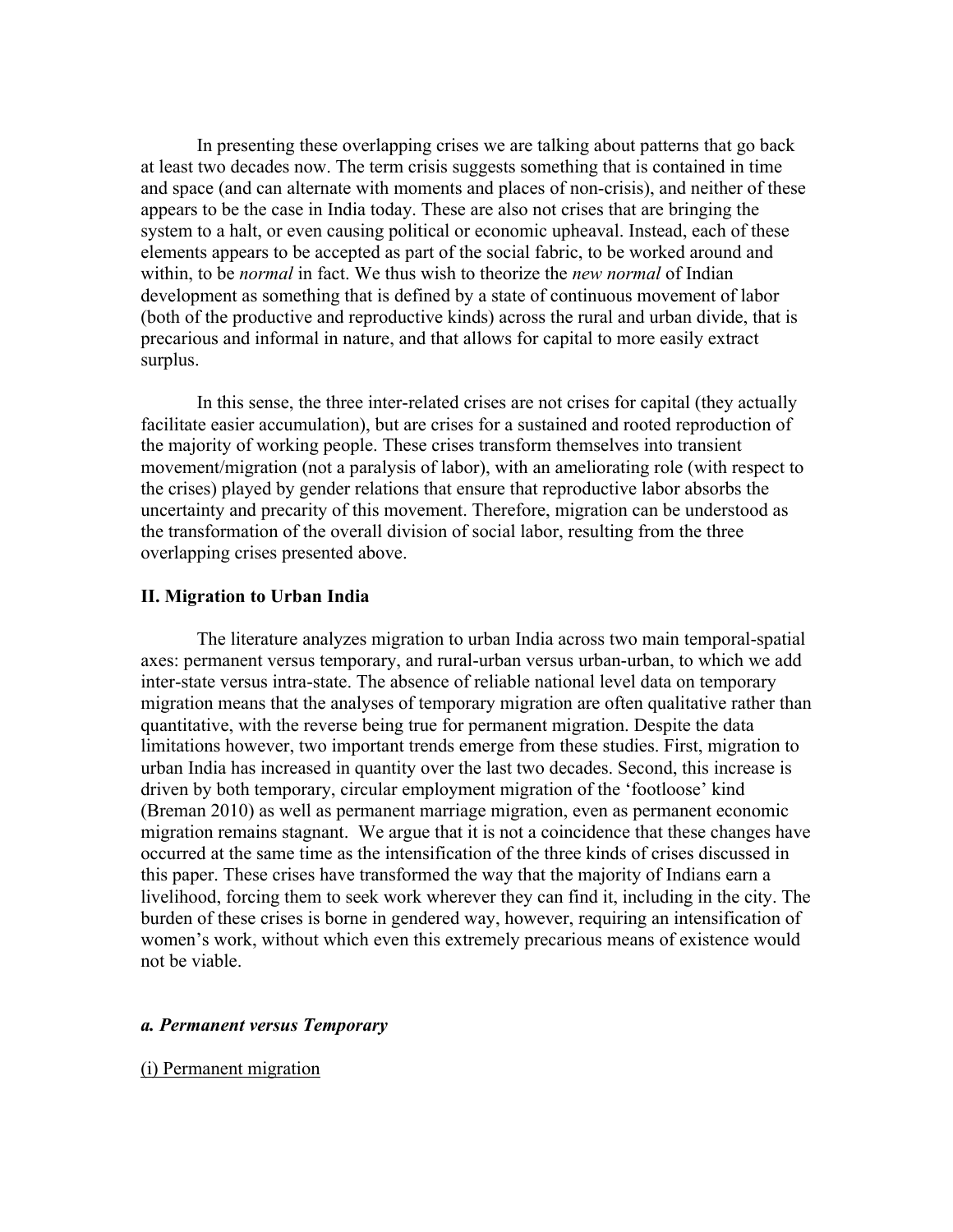Permanent migration in India is defined by the decennial Indian Census, as well as the Indian National Sample Survey (NSS) as a move to a new 'usual place of residence' for a year or more. According to the Census, the share of Indians engaged in permanent migration has been relatively stagnant, with about 30% of the population reporting themselves as permanent migrants over the last several decades. The NSS data indicates an increase from 23% to 28% between 1983 and 2007-08 (Table 1). While both the Census and the NSS provide us with data on migration, due to the greater degree of detail in the NSS, we focus on the latter.

According to the NSS data, the share of urban migrants within all permanent migrants has risen slightly after 1988, indicating an urbanization of permanent migration. The increase in the overall share of permanent migrants is, however, driven by the migration of women who move to their marital homes after marriage.

#### *Table 1 about here*

The NSS divides permanent migrants into migrants for "economic" reasons, migrants for studies, "follower" migrants (who accompany a primary earner) and marriage migrants. Amongst working age male migrants, the first category is the largest, but relatively unchanged. Amongst working age women, on the other hand, while the first and second categories are falling, the share of marriage migrants has grown. Between 1983 and 2008, marriage migration increased across most parts of India (Mazumdar et al 2013, Rao and Finnoff 2015). In almost every state in the northern, central, eastern and western regions, 60% or more of working age women reported being marriage migrants in 2008, with the highest concentration of marriage migrants in the relatively poor 'Hindi heartland' states. Thus female marriage migrants constitute the largest and fastest growing group of permanent migrants in India (Tables 1 and 2). Due to the ubiquity of patri-local marriage for women, Indian girls are effectively raised as migrants in the making, constantly reminded that their home will eventually be elsewhere.

#### *Table 2 about here*

The profile of male, mostly economic, permanent migrants and that of female, mostly marriage migrants, differs in one important way. Permanent male urban migrants tend to have higher levels of education and skill, and tend to experience upward mobility in the destination area, with urban-urban migrants being the best off. Thus male permanent migration tends to accentuate rural-urban inequality through a "brain drain" of sorts (Vakulabharanam and Thakurata 2014). Not surprisingly, female follower migrants share the relatively better off socio-economic profile of male permanent economic migrants (Rao 2017). However, female urban marriage migrants have education levels below the average for urban non-migrant women, and most rural-urban marriage migrants appear to enter the households of relatively poor urban men. Rao and Finnoff (2015) see this as a result of rising rural-urban inequality in combination with the employment crisis. They argue that even poorer urban households become desirable as marriage alliances for rural households, since the jobs crisis in urban India makes the marriage market a more feasible way to gain an urban foothold than the labor market. It is unclear whether the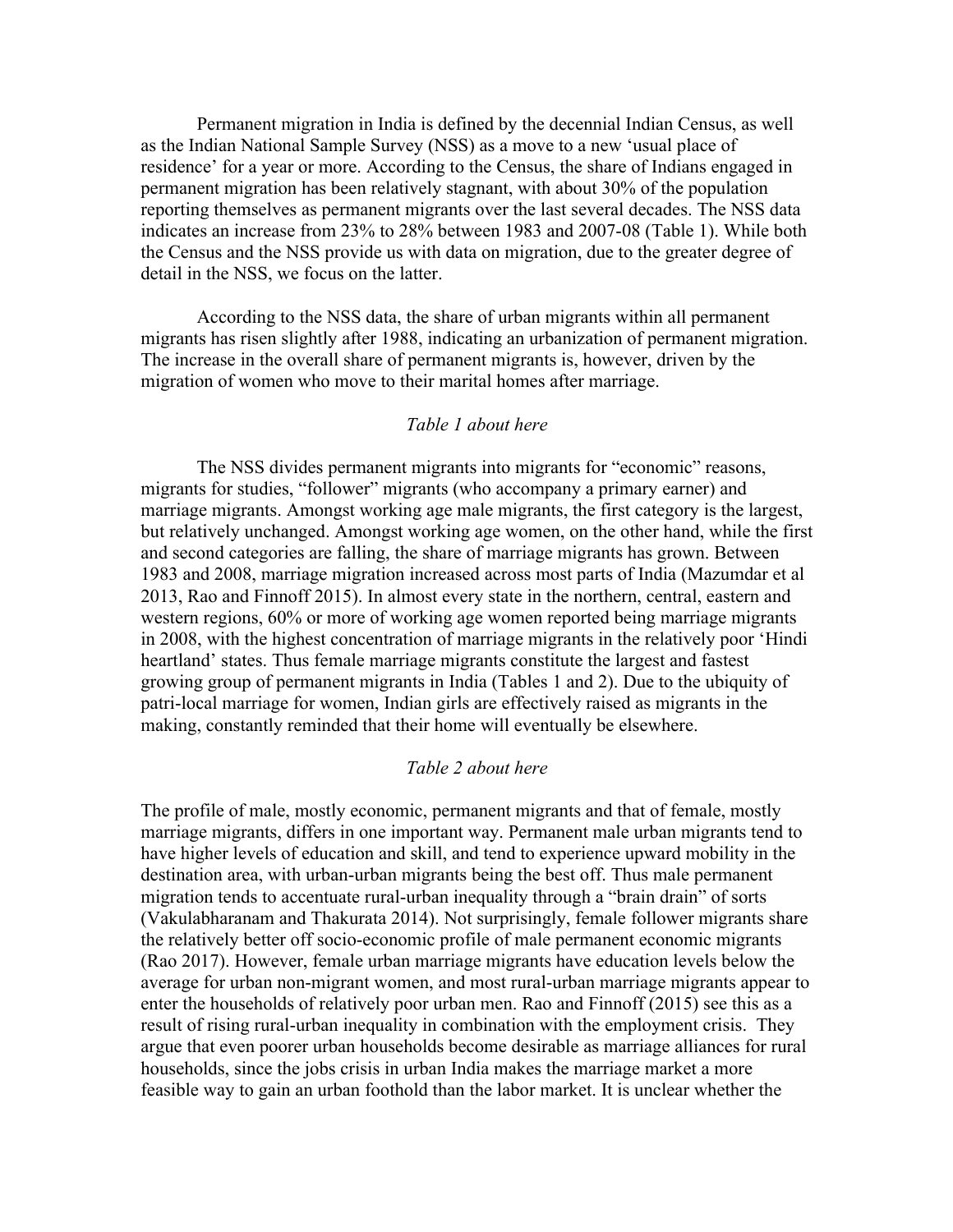women thus married into the urban precariat are left better off, but control over the bodies of women thus becomes one way that rural families are able to access an exclusionary urban economy.

#### (ii) Temporary migration

The data on temporary and circular migrants is a great deal less reliable. Neither the Census nor the NSS able to capture these forms of migration with much accuracy, although the 2007-08 NSS survey does make a more serious attempt to do so. The NSS defines migration for durations of more than one month but less than 6 months as 'temporary'. As Table 3 shows, by this definition in 2007-08 almost 14 million Indians were engaged in temporary migration, double the number in 1999-00. However, this data also indicates a decrease in temporary migration to urban areas in this period (Vakulabharanam and Thakurata 2014). There is almost universal agreement that this is an underestimation. As squatters and pavement dwellers, temporary urban migrants do not have a fixed residence in urban areas and are therefore not captured by the Census or NSS surveyors (Roy 2007, Breman 2010).

#### *Table 3 about here*

Field studies from across the country (DeHaan 2002, Rogaly and Rafique 2003, Shah 2006, Mosse et al 2002, Guérin et al. 2007, Roy 2007, Garikipati 2008, Breman 2010, Pattenden 2016, Picherit 2016) show that temporary migration has become an integral part of the livelihood portfolio for most rural Indians. There is evidence from this literature that the scale of such temporary migration increased in the 2000s partly as a consequence of the agrarian crisis that began in the 1990s. Deshingkar and Start (2003) estimate that there might be up to 100 million temporary migrants in India today.

These field studies, as well as an analysis of the NSS data on temporary migration (Keshri and Bhagat 2012) show that temporary migration is a strategy pursued by those who are relatively poor, have little or no land, are low-skilled/semi-skilled, and lower caste. Temporary migrants also rely upon (and are drawn into relations of debt dependence upon) labor contractors and brokers in ways that permanent migrants are less likely to. The least well off of these migrants tend to move with at least some members of their families, so that the share of women temporary migrants, while hard to pin down exactly, does seem to be higher than the NSS estimate (Virk 2004, Lahiri-Dutt 2008, Pattenden 2012, Guérin et al 2015). However, not all of these women may perform paid work in the urban destination, for reasons discussed later.

Many of these migrants work in seasonal industries such as construction, the brick making industry, small and artisan mining, and assorted low skill services in urban areas (Agnihotri and Mazumdar 2009, Lahiri-Dutt 2008). Due to the sex-segregated nature of labor in both construction and brick making work in India, workers are hired as 'jodi's or couples, encouraging the migration of families, and providing employment to some low skill migrant women as well as men. For women, an additional important source of employment is domestic work in urban households, which has expanded with the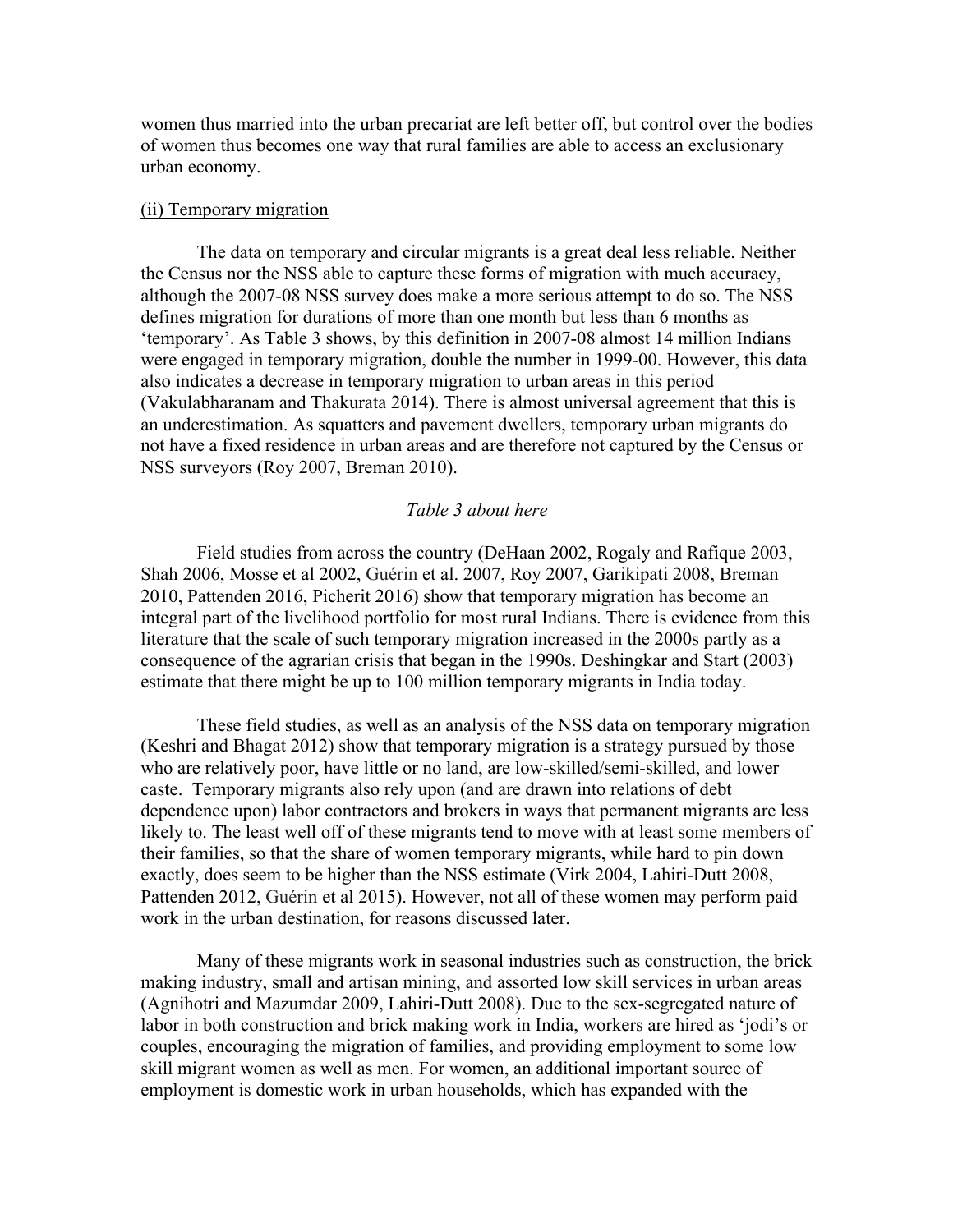increase in the number of urban professional workers and double-earner households (Mazumdar et al 2013). Domestic workers labor alone, doing work that is highly stigmatized, in the "private" space of a home. They are therefore routinely subjected to economic exploitation, sexual abuse, and various kinds of social humiliation, but have little ability to protect themselves against such abuse or to seek recourse when abuse occurs (Coelho et al 2013). For both men and women who migrate, therefore, the employment opportunities that are available are 'indecent' along multiple axes.

What we know about the lives of urban migrants suggests that the term 'temporary' migration is misleading in two ways. The primary sources on this kind of migration show that while some temporary migrants do indeed move for less than a year, others do so for several years at a time, but to spaces that escape official efforts to enumerate them. Furthermore, as Breman (2010) famously argued in proposing the term 'footloose labor', temporary migrants engage in multiple moves across a migrant's lifetime, not always to the same destination. They eventually return to homesteads in rural areas, in part because exclusionary urban development denies them the possibility of an urban space of their own. A particular migratory trip may thus be bounded by time, but migration is a much more permanent condition of existence for such migrants than for 'permanent', one-time migrants.

#### *b. Spatial categories*

#### (i) Rural-urban and Urban-urban migration

The NSS data on urban permanent migrants summarized in Table 2 suggests that amongst both men and women, rural-urban migration is the larger stream (rural-rural remains the largest, but is not the subject of this paper) and, amongst male migrants, growing faster than urban-urban migration. As mentioned above, urban-urban migrants amongst both women and men also appear to be significantly better off than nonmigrants both before and after migration (Vakulabharanam and Thakurata 2014).

Amongst temporary migrants as well, rural-urban may be the larger category and growing faster than urban-urban migration, contributing to the process of urbanization discussed below. However, empirical reality may have overtaken traditional classifications, with many temporary migrants being footloose labor: moving sometime from village to city, at others from one city to another, and at yet other times from one village to another (Breman 2010). While there are well established migratory paths in some parts of the country (Bihar to Delhi and Punjab, Mahbubnagar to Mumbai and Hyderabad), new ones appear to be rapidly emerging, and as we suggested earlier, rigid divisions between rural and urban destinations may no longer be as useful to understand this world of insecurity and impermanence.

#### (ii) Inter-state versus intra-state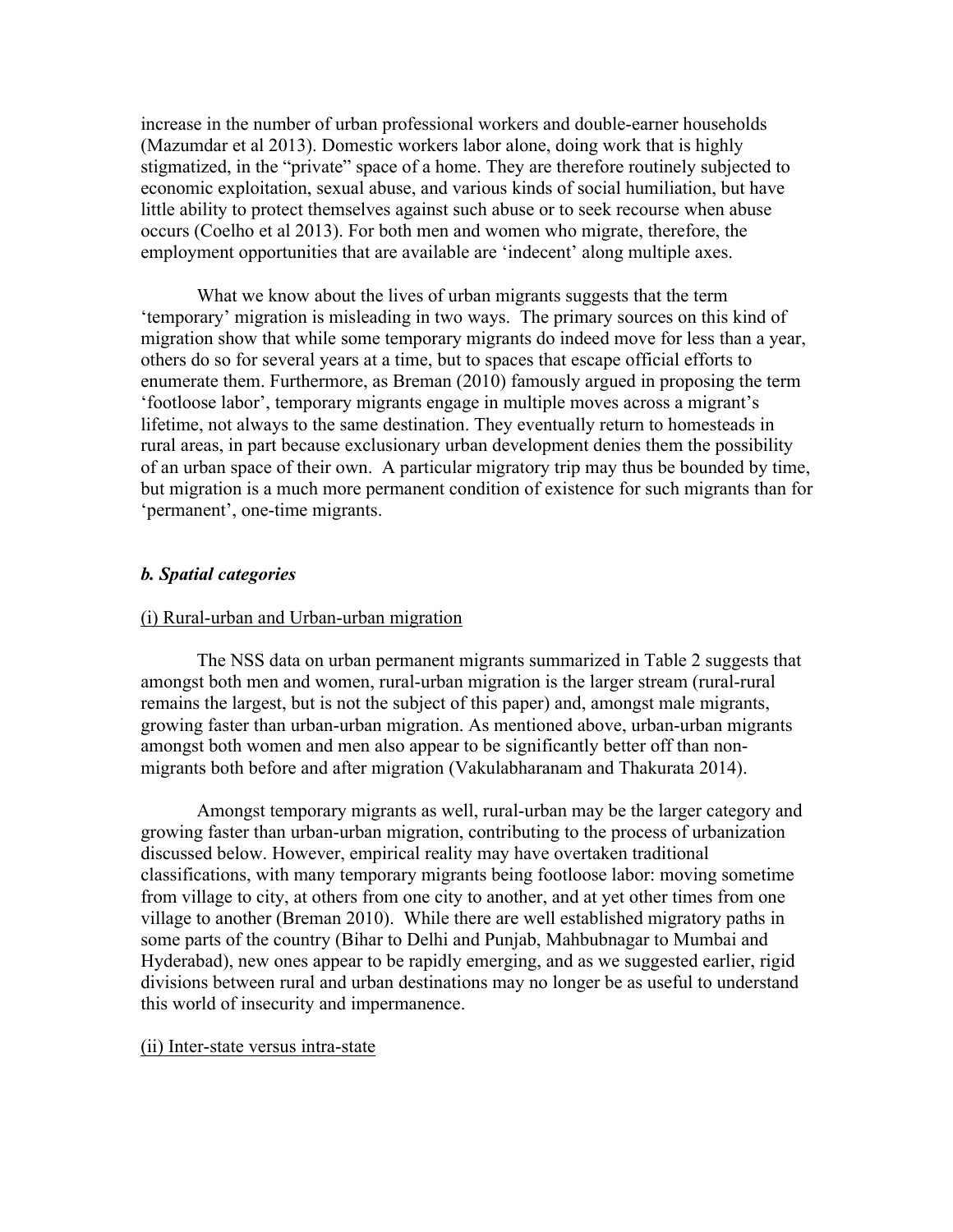Substantial inequalities between Indian states have developed over time, with Indian states in the center and east falling behind others in the west, south and northwest. One question is thus whether inter-state migration has played a role in reducing or increasing these inequalities. As far as permanent migration goes, almost 85% of marriage migration is still intra-state as a result of cultural and linguistic commonalities. Inter-state migration accounted for 41% of all permanent economic migration in 2008, according to the NSS (Table 4). However, an early study by Cashin and Sahay(1996) argued that at least until 1990s, inter-state economic migration was unable to create convergence between regions. Although Table 4 shows an increase in the share of interstate migration within the overall stagnant shares of permanent economic migration over the 2000s, the small numbers of relatively privileged migrants involved suggests that this stream is inequality reinforcing rather than inequality reducing (Vakulabharanam and Motiram 2016).

#### *Table 4 about here*

With temporary migration, in the absence of data we must once again rely upon micro studies. These do seem to suggest the expansion of inter-state migration routes. The growth of the southern cities of Bengaluru and Hyderabad mean that workers from Odisha, Bihar and the Northeast are now finding their way southward. The most documented streams of temporary migration are from relatively poor states such as Bihar, UP, Madhya Pradesh and Odisha to Delhi and the other metropolitan cities, for construction and brick kiln work. There is also evidence of temporary migration from and within states like Tamil Nadu and Gujarat, which have much higher living standards on average, but also have relatively high levels of inequality. Deshingkar et al (2008) trace the increasing rates of migration amongst villages in Madhya Pradesh, with villagers travelling to new destinations in Gujarat and Delhi. In this case the authors do see increases in "accumulative" migration than improves the economic conditions of migrants, thus possibly reducing inequality between origin and destination (see also Rodgers and Rodgers 2011). But this study is countered by several others that conclude that temporary migration remains distress migration that results in little long term improvement in living conditions (Mosse et al 2005, Roy 2007, Breman 2010). Most studies indicate that even when temporary migrants do bring back some savings are unable to invest them in assets in rural areas, usually spending them on health needs or the repayment of debt (Pattenden 2012). However, migration to urban areas may still enable challenges to caste-based hierarchies of power in the home village, even as it makes workers more vulnerable to capitalist exploitation (Guerin et al 2007, Picherit 2016).

The second interesting aspect of inter-state migration is the degree to which language, clothing, caste-composition and cultural norms vary between Indian states. One implication of this has been mentioned earlier - marriage migration remains mostly intrastate. The second implication is that inter-state migration is a risk-laden and potentially alienating experience in India in a way that is more than just a function of the greater distance travelled. Making the connections that lead to jobs, or housing, or a rich community life is much more complicated when language, clothes and food change.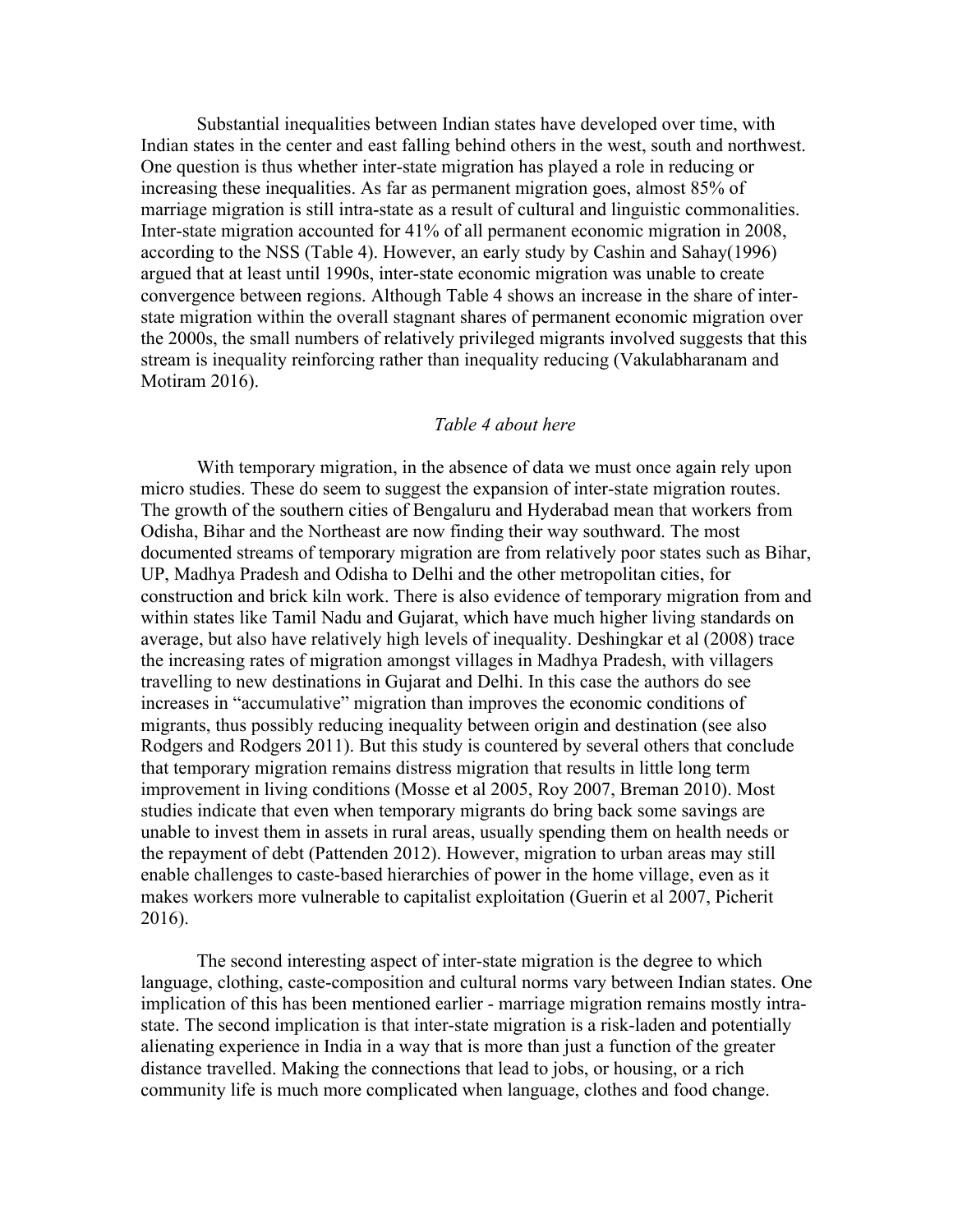Migrants from out of state are often cast as 'outsiders' in periodic political mobilizations that target their real or perceived economic gains as at the expense of 'insiders'. Interstate migration may thus create pools of migrant labor even easier to monitor and discipline.

#### **III. The Three Overlapping Crises and Migration**

#### *a. Agrarian Crisis*

Starting in the mid-1990s, Indian society/economy has witnessed an agrarian crisis that has spread unevenly across the country. One startling manifestation of this crisis is that more than 300,000 farmers have committed suicide, according to official estimates from National Crime Records Bureau in India (Sainath 2015). This suicide phenomenon started in the mid-1990s, when India embarked on a drive to liberalize its agriculture. Liberalization, in the Indian context, meant connecting the Indian agriculture to the larger world economy, as well as dismantling multiple support structures that Indian farmers had won from the Indian state through their movements. We describe the main features of this crisis below.

While the agrarian crisis in India coincides with the introduction of marketoriented reforms in agriculture, the reforms are not solely responsible for the crisis, although they constitute the most important causal factor (Vakulabharanam and Motiram 2011). The soil and groundwater-eroding effects of the Green Revolution experiment of the 1960s have been critically important to the slowdown of productivity improvements too across the country by the 1990s. While Green Revolution had been introduced in a few pockets of grain production in the late 1960s in India, its technologies spread to other parts of the country and to the cultivation of non-grain crops (a phenomenon termed as a 'Lagged Green Revolution') by the 1980s (Vakulabharanam 2004). In the last decade or so, there have been three additional explanations for the increasing agrarian distress. First, through processes of 'accumulation by dispossession' the advancing urban spaces as well as industry (through the creation of special economic zones) have begun to displace large numbers of farmers from their farmlands and livelihoods (Jenkins et. al. 2014). Second, it has been suggested in recent research that climate change may be closely linked to the distress and the suicide phenomenon (Carleton 2017). Third, there has also been an increase in the presence of corporate capital through arrangements like contract farming and corporate farming (Motiram and Vakulabharanam 2007). All these different factors have converged in creating and deepening a widespread and spatially uneven distress phenomenon in Indian agriculture (slowing agricultural growth rates is one of many manifestations of this).

Many researchers have identified agricultural liberalization as the main contributing cause for the agrarian crisis (for an edited volume that covers multiple aspects of the crisis, see Reddy and Mishra 2009). Especially in the period, 1995-2006, integrating Indian agriculture with the world markets coincided with a global agricultural recession pushing the Indian agricultural prices downward relative to other sectors in the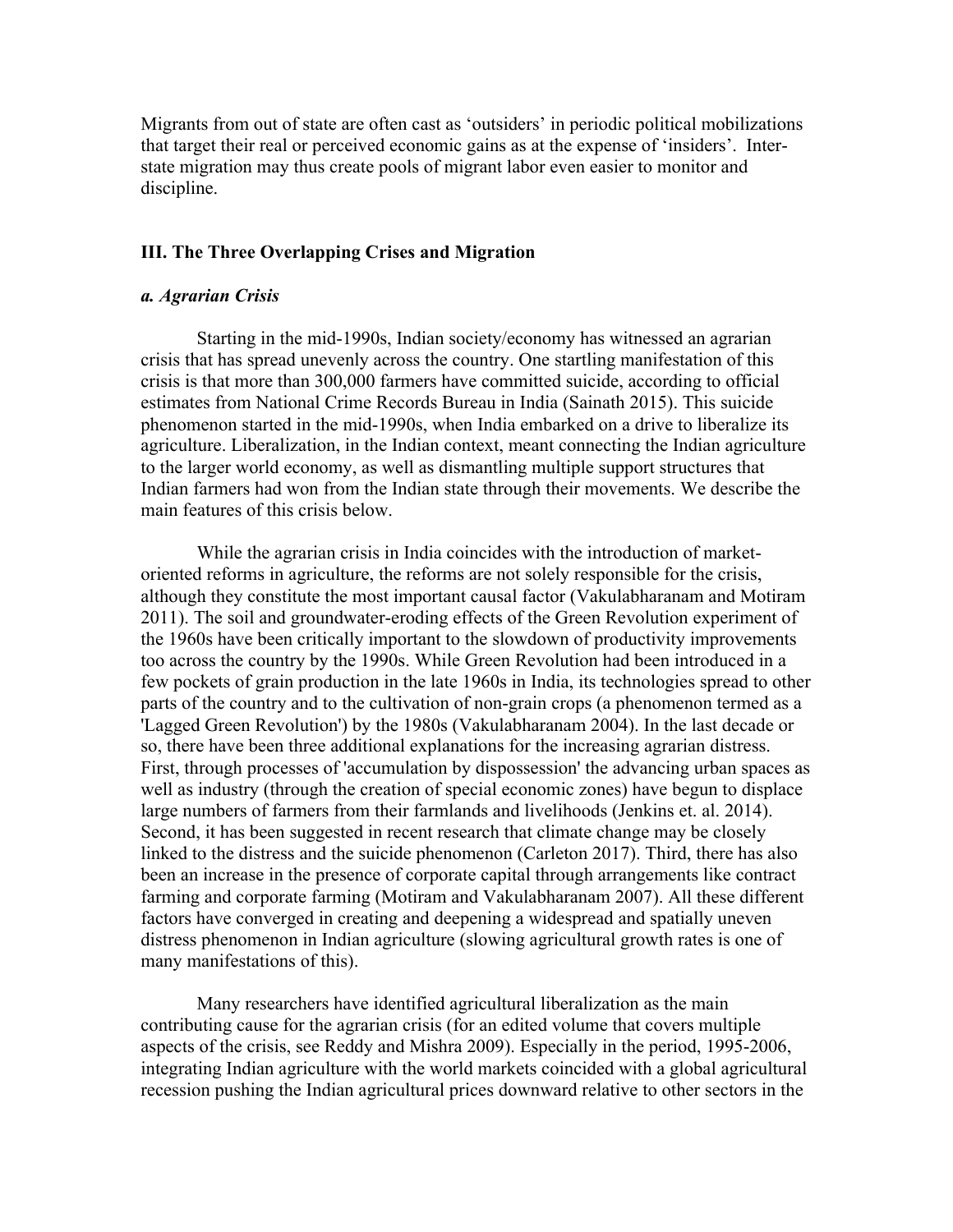economy. Domestic liberalization measures such as reducing subsidies, and cutting down formal (relatively cheaper) state-supported agricultural credit meant that farmers faced higher costs. A lot of farmers were pushed to borrowing from informal moneylenders at astronomical interest rates (ranging from 24% per annum to 60% per annum). This created a "double squeeze" of the Indian farmers (Vakulabharanam 2004). Alongside other factors mentioned above (and the social reproductive crisis discussed below), this has created a sense of insecurity about deriving a stable livelihood from agriculture. Although agricultural growth rates at the national level have picked up after 2006, several pockets of Indian agriculture have remained distress-prone.

This has created a massive impetus to migrate over the last two decades in India. In the mid-1990s, about 70% of the Indian population was still directly or indirectly dependent on agriculture while the fastest growing sectors in India were services and manufacturing, mainly in urban spaces. Not all migration from rural areas is distressinduced. There is a class distinction in the way migration has progressed. On the one hand, the better-off farmers have tended to move their capital to urban areas or pursue the route of higher education in order to integrate into the higher echelons of the neoliberal class configuration (Damodaran 2008). On the other hand, the vast majority of farmers and agricultural workers (in those areas where the distress phenomenon has been rampant) have tended to integrate into the informal and precarious domains of the urban economy. However, as we describe in the next sub-section, the out-migration of the majority of the agricultural population has not been matched by growing organized employment in manufacturing (like it happened in the East Asian countries, including the recent experience of China). The impetus to migrate has been met with a deep employment crisis in the otherwise, fast-growing urban spaces. What this has meant is that migration remains transient, footloose and uncertain. The migrants have to choose from a portfolio of laboring options in agricultural and non-agricultural sectors to eke out a precarious livelihood.

#### *b. Employment Crisis*

We briefly present the main contours of the employment crisis over the last three decades in this section. If we divide the economy into two parts, agricultural and nonagricultural sectors, the main narrative of employment can be laid out clearly. The first point is about the volume of employment. According to the Indian national sample survey employment and unemployment rounds, between 1983 and 2011-12, the overall labor force has risen from 305 million people to about 473 millions. Of this increase of about 170 million jobs, only about 20 million new jobs have been created in agriculture, and about 150 millions in the non-agricultural sector. In 2011-12, agriculture contributed to about 225 million jobs and non-agricultural sector contributed the remaining 248 million jobs. However, if we look at the recent period (after 2004), there has been negative addition to the agricultural jobs (about -33 million), while non-agricultural employment has risen by about 50 million jobs. In terms of employment growth during this entire period, the fastest growth was experienced in the period, 1983-2005, while growth rates have slowed considerably after this period (Thomas 2014).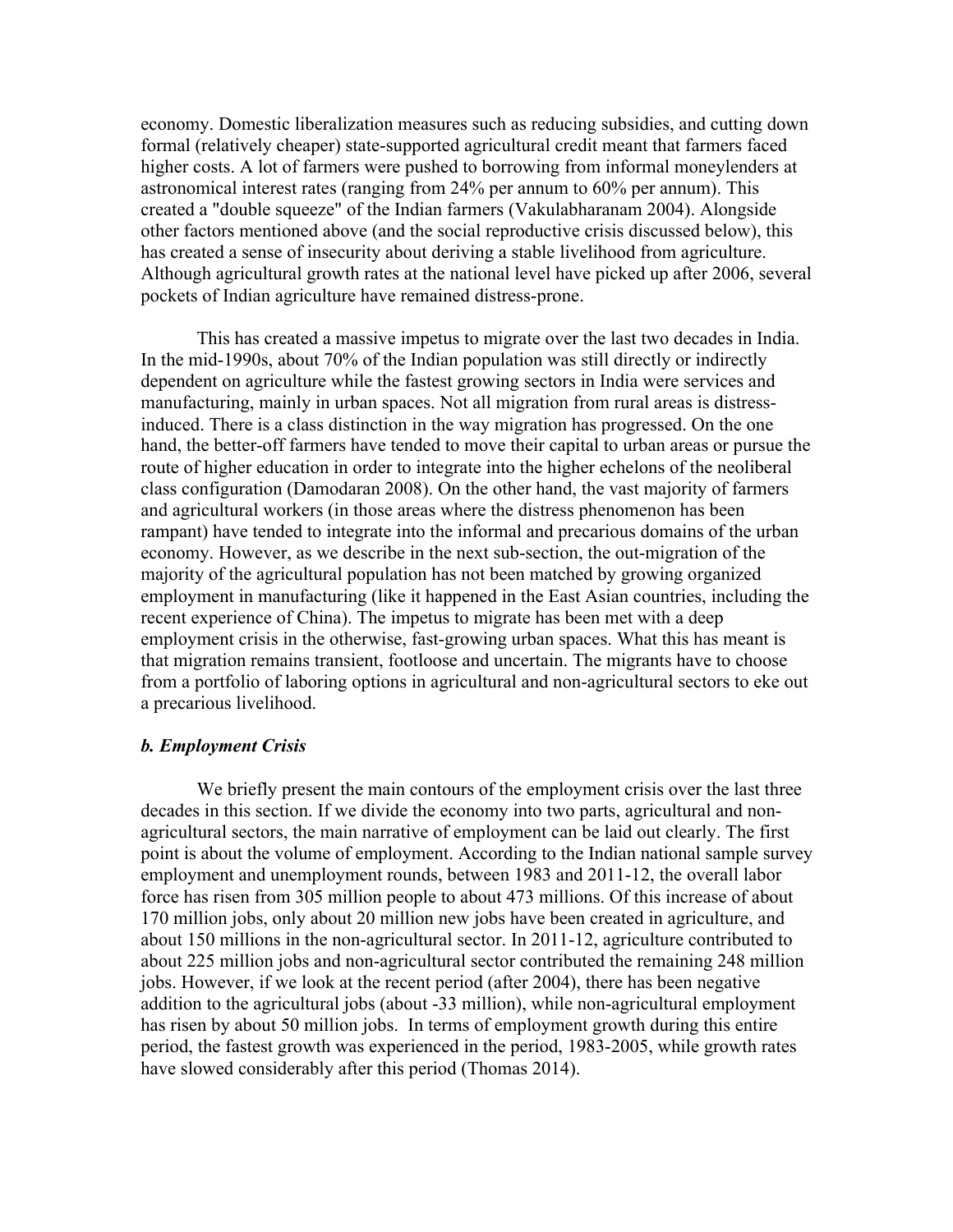If we further analyze the growth in non-agricultural employment, several interesting features can be found. First, the major increases in non-agricultural employment are in the construction industry (Thomas 2014). These jobs are temporary, precarious and informal in nature. These jobs also require low skill, so they are suitable for a transient, migrant workforce (Shrivastava 2012). Second, urban males have largely captured the higher quality employment (a relatively small proportion of employment). This is in sectors such as Information Technology, Finance, Insurance and Real Estate (Thomas 2014). Third, according to these official data, both in rural as well as urban areas, women constitute a small proportion of the total employment in non-agricultural sector (about a fifth of the total employment).

In terms of the nature of employment, self-employment and casual labor dominate predominantly in rural areas (about 70% of the total) in 2004-05. In urban areas, selfemployment and casual labor contribute about 60% of the total employment in 2004-05 (Shrivastava 2012). The informal sector contributes to about 92% of the total employment in the Indian economy in 2011-12 (ILO 2016).

We can infer several important things from the above statistics. First, agricultural is an overall shrinking sector in terms of employment, so there is a clear re-ordering of productive labor away from agriculture. Second, since high quality and regular formal jobs (with contracts) are not forthcoming, labor has moved into informal occupations, i.e., informal enterprises, self-employment, and informal jobs in formal corporations. In other words, labor has become increasingly flexible, even as workers have performed increasingly precarious and transient work. Third, in conjunction with the agrarian crisis described above and from various micro-studies on Indian labor, this signifies the proliferation of insecure labor, i.e. workers now perform highly seasonal and fragmented labor. It is labor that is constantly on the move between urban and rural, between agriculture and non-agriculture, and for women, it is also a more complex combination of productive and reproductive labor in multiple locations in any extended period. This latter phenomenon is what we turn to in the next sub-section.

#### *c. Crisis of Social Reproduction*

Social reproduction, or the production and maintenance of human life itself, requires not just the act of biological reproduction, but also the provisioning of basic needs (through the production of goods and services such as cooking, cleaning, fetching water), and care work (the care of children, the elderly, the sick etc.) (Razavi 2007). One important aspect of reproductive labor is that it serves as space-connecting and timeconnecting labor (Massey 2013). And while time and space compression may be a hallmark of many capitalist processes in India, migration being one possible example of such compression, there are several ways in which the spatial and temporal disconnect between productive and reproductive labor has grown quite significantly in both rural and urban India.

First, the decline in agricultural employment, particularly agricultural wage employment for rural women, has meant a decline in work that is geographically closer to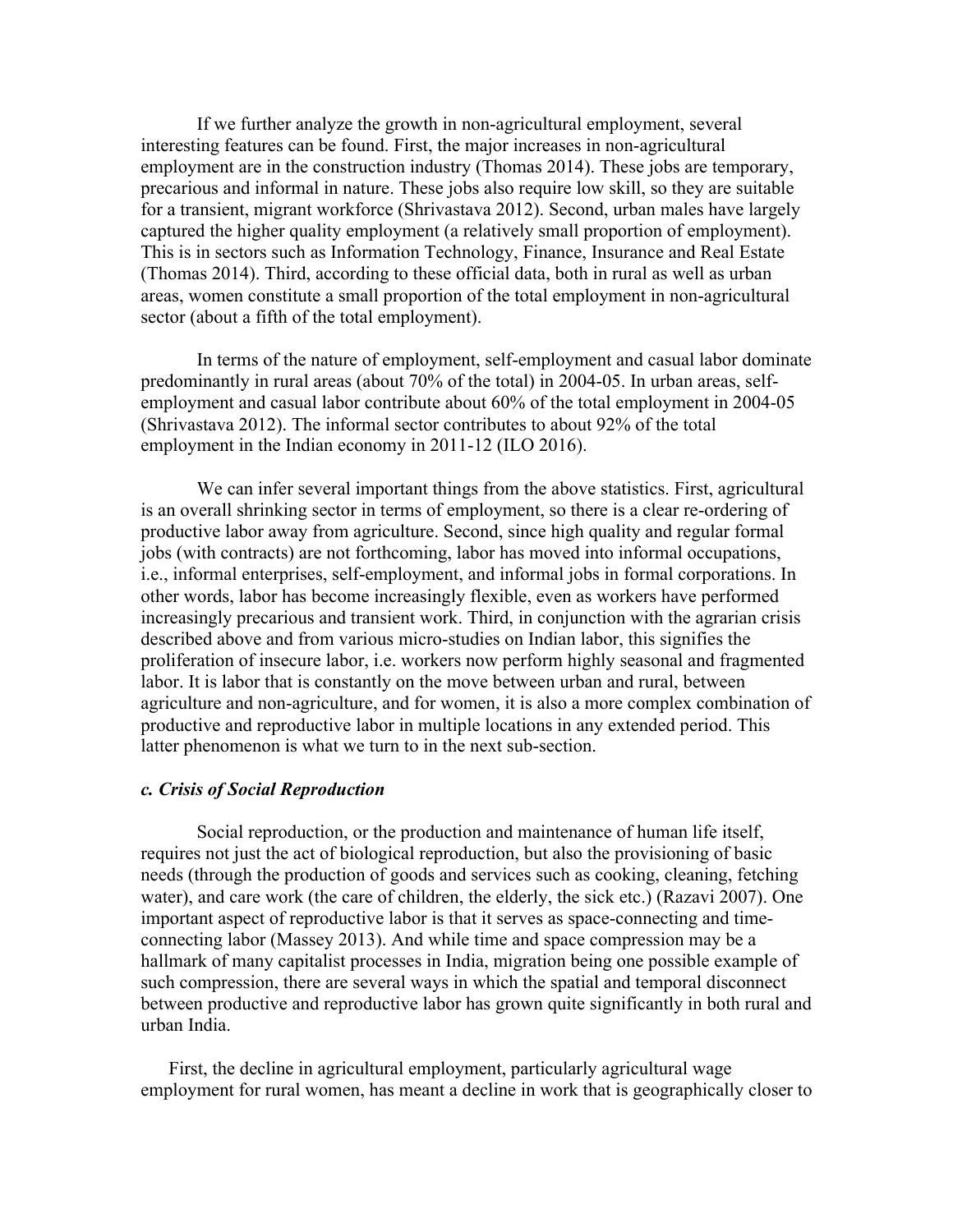home (Narain and Nischal 2007). Second, there has been a significant privatization of rural and urban common property resources, particularly in the post-liberalization era (Maringanti et al 2012, Gidwani and Baviskar 2011). This has meant an increase in the time needed to collect the basic raw materials of social reproduction. The lack of access to these raw materials could possibly serve as an additional "push" factor that leads to temporary migration. In Roy's study of migrants in Kolkotta (Roy 2007), one woman interviewee reported commuting to the city to collect twigs and paper that she could use as firewood back in her village. In her village, she explained, she did not have access to even that much.

Third, the increase in temporary, circular migration destabilizes any existing patterns of access to these raw materials. With every move, sources of water and fuel must be sourced anew, and, as has now been widely documented, these basic elements of social reproduction are extremely difficult to access in the slums and squatter settlements, and on the city pavements where the majority of urban migrants live (Truelove 2011, Coelho et al 2013). As an example, Mosse et al (2005) cite data that urban migrants resort to burning plastic and tires as fuel for cooking. To the extent that urban migrants are also less likely to be part of social networks of other women who can share some of the burdens of care work, these contradictions only intensify further (Coelho et al 2013).

These pressures can be resolved by abandoning paid work when it cannot be easily combined with reproductive labor (Banerjee and Raju 2009). In India's urban slums, the hours required to collect water alone can reduce women's ability to engage in full time paid work (Truelove 2011, Coelho et al 2013). The pressures of social reproduction can also result in the abandonment of certain forms of reproductive labor, particularly the care of children or the elderly. In both urban and rural India, the very young, the very old, and the sick, are left to fend for themselves during the work day, or, in the case of some migrant families, for much longer periods of time as the spatial disconnect between productive and reproductive labor becomes impossible to bridge (Mosse et al 2002, Pattenden 2012).

Last but certainly not least, these pressures can be partially accommodated by increases in the work day of women who bear this double burden. There is a large literature that explores how increases in reproductive labor can help mitigate the effects of capitalist crises by acting as a "shock absorber" (Elson 2010). This is the crux of our argument. The intensification of women's work and of women's responsibilities props up this system of precarious and fragmented livelihoods as increases in unpaid labor are used to fulfill basic needs and allow workers to survive what would otherwise be an unsustainable destruction of livelihoods (Naidu and Rao 2017). As Roy (2007) vividly describes in the context of urban squatters in Calcutta, in conjunction with the employment crisis and rigid gender divisions of labor, this can lead to the phenomenon of underemployed men, living with, and off, overworked women. Thus capitalist crises get displaced into the sphere of social reproduction and on to the (malnourished) bodies of women and children.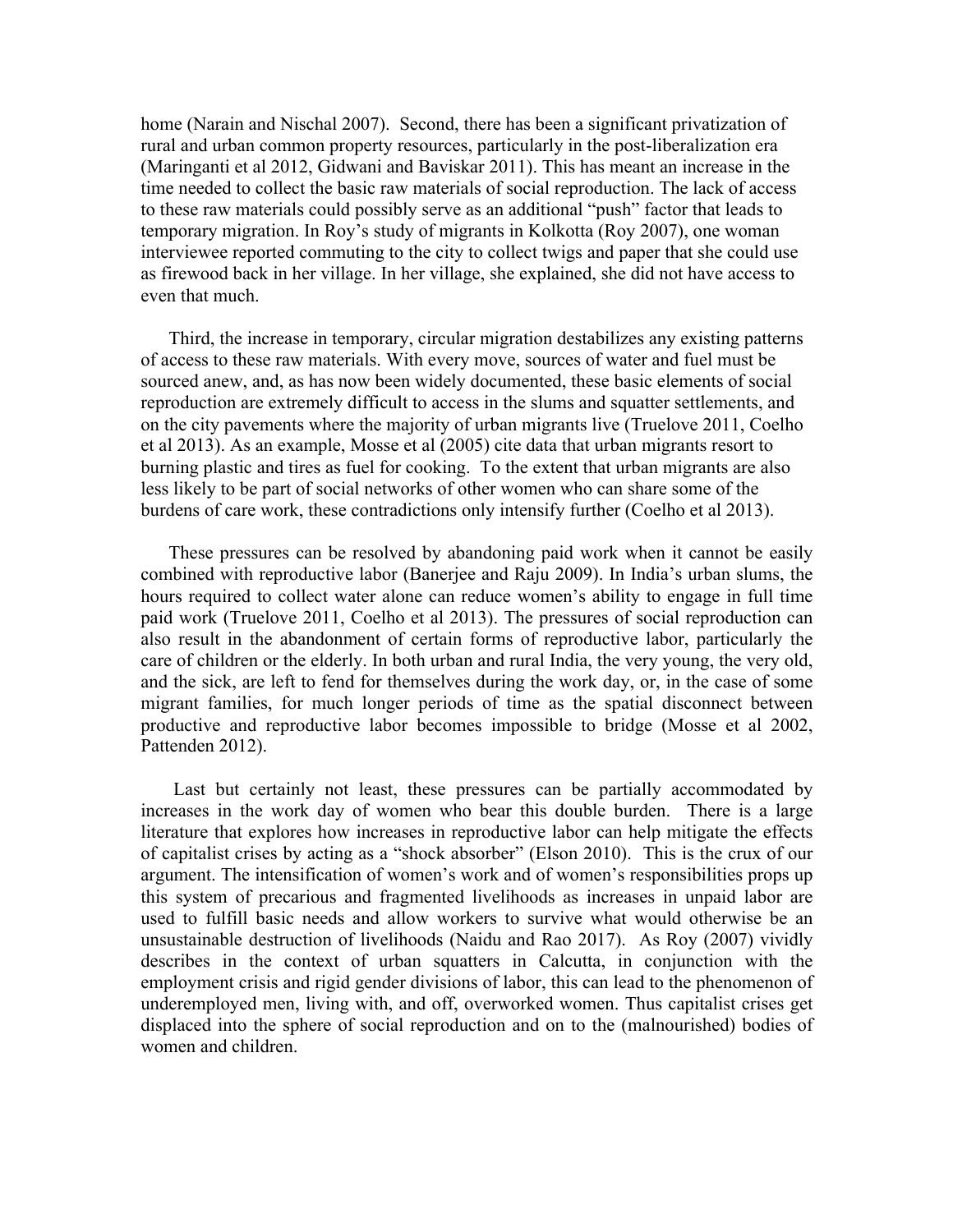This last dynamic is especially important since it does not appear that most migrants expect to solve their problems of lack of access to water, fuel or even lack of time for care work through migration. Other than in Roy's work (2007), we found no references to expectations amongst unskilled workers that the raw materials of social reproduction would be easier to find in the city (it may be a different matter for skilled migrants with access to taps and electricity). One possible implication is a decrease in the likelihood that women will migrate at all. Garikipati (2008) argues that awareness of the sub-standard living conditions and lack of sanitation at migration destinations, along with the inflexibility of women's care obligations toward children and the elderly, reduced their willingness and ability to migrate with their spouses, leading to majority male migrant streams in the villages she studied.

On the other hand, as discussed earlier, family migration is a significant form of temporary migration in India, and we argue that the fraught conditions of social reproduction at both origin and destination of temporary migrants help us to understand why. Mosse et al (2005) point out that family migration (including children) is more likely amongst poorer, unskilled distress migrants, and it is relatively skilled young men who can earn high wages who are able to "opportunistically" migrate alone. Pattenden (2012) found that family migration dominated amongst unskilled workers. Guérin et al (2007) found that family migration was more likely the greater the debt dependence of the migrants, and that family migration had increased amongst resurveyed migrants (Guérin et al 2015). For such migrants, the difficulty of securing the conditions of social reproduction even after migration makes the 'subsidy' provided by the unpaid reproductive labor of women critically important.

#### **IV. Migration as Social Transformation**

As discussed above, according to the Indian census, in 2016 (based on projections from the last census in 2011), the Indian urban population was about 33% of the total population. This is, most likely, a gross underestimation of the urban population in India. Urbanization in India is progressing rapidly in India along two lines. The first one is along the axis of extended urbanization, wherein urban areas envelop and annex villages in their growth. Second, there is increased migration from rural to urban areas. As mentioned above, this is both the permanent migration as well as short-term migration. Both these axes are not carefully captured in the Indian census. Several villages that now have lost their rural character (like the dominance of agricultural occupation) around cities are still governed by village panchayats (village-level administrative bodies) and much of the short-term migration is not counted as urban. In the latter case, because the migrants have one foot in rural areas, and another in the urban, they do not get counted in the urban. However, in this urban-rural sense, the boundaries have become much more fluid than what a clearly demarcated rural-urban axis would illuminate. We name the increasing dominance of the urban in the national economy and society as the first structural transformation in India, i.e. rapid urbanization.

Migration crises (of the three overlapping kinds discussed above) have played a key role in determining the character of this first transformation. Some of the permanent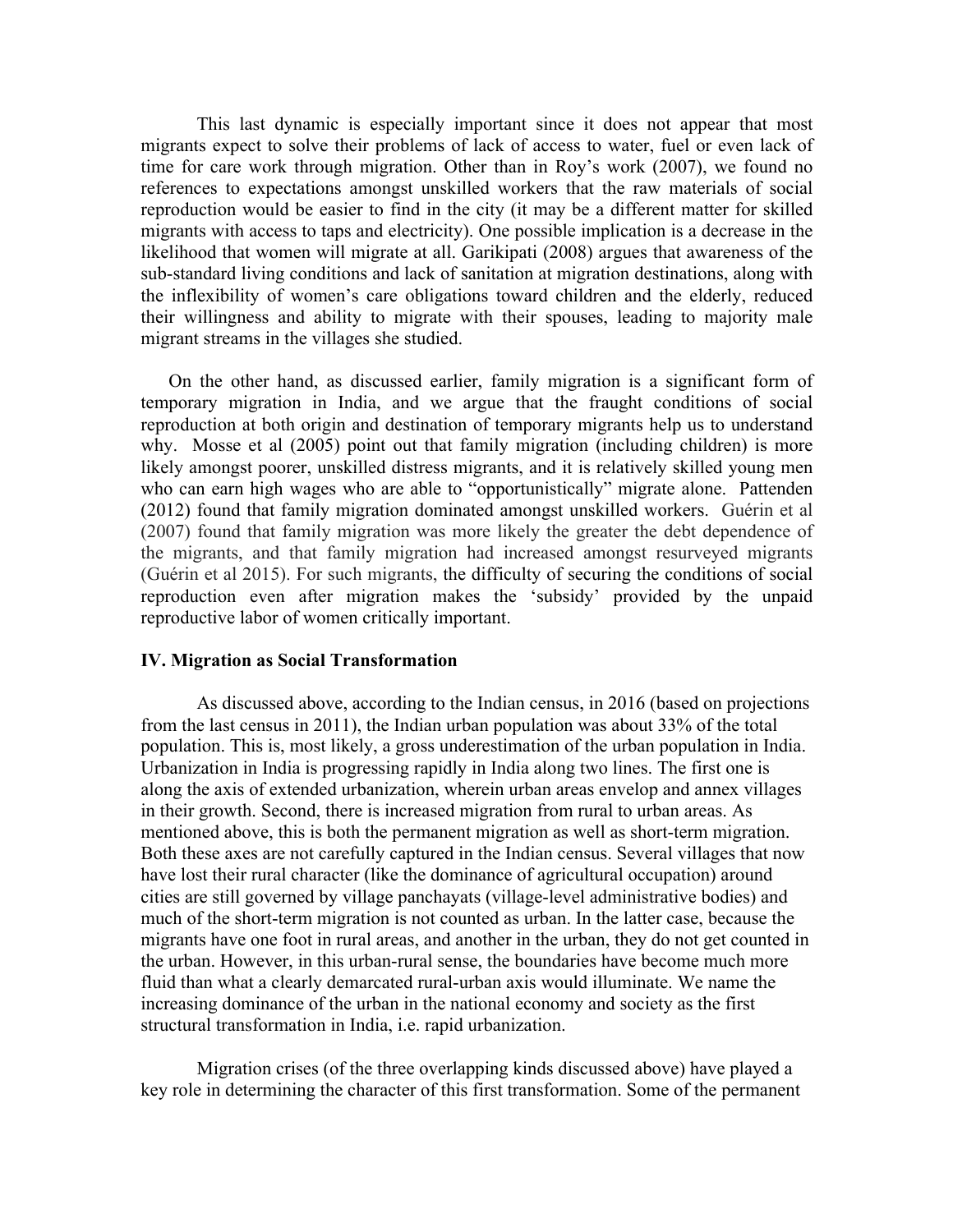migrants who have access to some land and wealth, have been able to use either capital or education to integrate into the upper echelons (professionals and skilled members) of the working class, while a vast majority either permanently or temporarily join the informal/precarious and low paying urban occupations. Spatially, many of these migrants are either housed in the inner-city slums or in the new squatter settlements that come up on the fringes of the Indian cities. Many villages that are integrating into urban areas also provide a temporary residential space for the migrants. Many of the migrants also engage in various occupations that are premised on self-employment given the employment crisis in the organized/formal sector. This produces city spaces that are highly unequal, and enclave-like (with the rich and the better off professionals) occupying certain preferred locations, while the low-skilled and temporary migrants live on the fringes or in densely populated slums. The logic of social reproduction (as described above) in cities plays a key role in the survival of these vast majorities of workers, who survive without decent work and housing.

The second major transformation that migration crises signify is the deeper penetration of Indian capitalism over the last 2-3 decades across the rural-urban divide. There have been two major processes at work in this second transformation. The first process involves the privatization of public properties (such as public sector units, and the capture of government lands for private use), privatization and erosion of commons, and the increased dispossession of the productive assets of petty commodity producers. These sub-processes heighten the agrarian and social reproductive crises. This, then, results in the strengthening of private capital but also in a releasing a lot of new labor into the precarious labor market that was not at the command of private capital in a direct way. The second process through which Indian capitalism has deepened is through the use of this newly available labor (on top of the previously available labor in urban spaces). We discuss below the ways in which this newly available labor is integrated into Indian capitalism.

One of the ways in which migrants are integrated into the labor market becomes clear by following the field studies of inter-state migrant communities. Inter-state migration is often associated with greater reliance on middlemen and debt dependence upon them. Mosse et al (2005) report that workers often do not know which employer they have worked for during the migratory stint, their relationship being entirely with the broker. While in some cases brokers merely facilitate migration, paying workers on a daily or weekly basis at the migration work site, in other cases brokers pay workers upfront, extending a loan that the worker pays off with his/her labor. Guérin et al (2015) point out that the forms of debt bondage that result from the latter practice are now widespread, if temporary, arguing that this is one example of the way that capitalism may effectively harness so-called non-capitalist relations of dependence.

The NSS employment-unemployment surveys show a perceptible increase in the phenomenon of self-employment and casual labor in urban areas, and more broadly nonagricultural work. A lot of this increase in self-employment is the result of the increased work in putting out systems that are characterized as sub-contracting processes (Shrivastava 2012). A significant part of the increase in self-employment is nothing but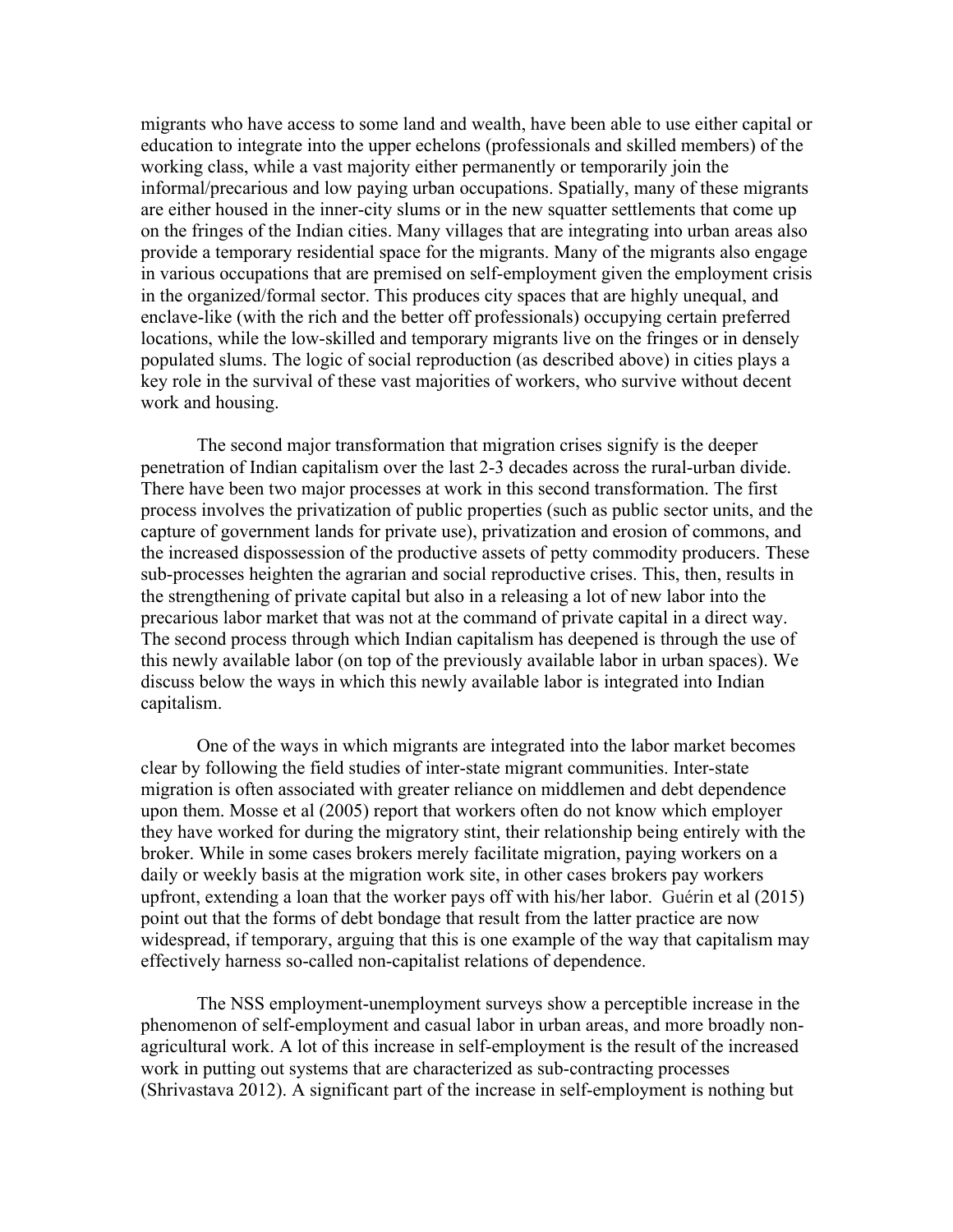the outsourcing of work that happened in larger organizations to the poorer migrant households that do not, therefore, have to be covered by labor legislation or any welfare legislations. The increase in casual labor is a much more direct integration into the labor market of the migrants and the previously poor urban residents. This integration is into realm of precarious/informal work built on the imagined infinite elasticity of women and children as shock-absorbers in this fast-paced transformation of the Indian economy into a rapidly growing capitalist one with multiple labor arrangements that involve different degrees of freedom and servitude.

What is the nature of this capitalism? It is clearly not a story of workers achieving "double freedom" in the sense Marx meant it. Workers may be largely free of their means of production but they do not always enter the institution of free wage labor. For women workers we may actually see falling shares of both self-employment as well as wage labor as burdens of reproductive labor intensify. However, whatever the nature of the labor arrangement and the servitude associated with it, capital has found a way to access the newly available labor through sub-contracting processes or through complicated debt peonage structures. The distinction Banaji (2013) makes between two levels of analysis, i.e. forms of labor exploitation, and the larger social relations is apposite in this context. Purely analyzing the labor exploitation modes, one would conclude that free wage labor as an arrangement is not as widely prevalent. However, if we take out the teleological implications of the expression "formal subsumption of labor", Indian economy has become more deeply capitalist (of a neoliberal kind) through this episode of massive migration that will only continue in the coming decades.

#### **V. Conclusion**

The overall conclusion of this short paper is that Indian economy over the last 2-3 decades has been witnessing two inter-related phenomena. On the one hand, a majority of rural residents have been hit by an unevenly spread out agrarian crisis, an employment crisis, and a social reproductive crisis that creates the impetus to migrate to urban spaces. On the other hand, the absence of decent forthcoming employment in urban areas means that the workers migrate into low paying informal and precarious occupations once for all, or they live in a permanent state of movement and mobility between the rural and urban areas. These phenomena basically facilitate the yanking of labor (both of the productive and reproductive kinds) from its rooted locations, creating labor-in-general or abstract labor (in Marx's terminology) that is increasingly more available to capital to appropriate cheaply, and more directly. This manifests as a rapidly growing Indian economy with growth rates of over 7% since 1990s. Many observers see this growth process as driven by the urban growth engine, which in our view is a re-ordering of productive and reproductive labor on a massive spatial scale. While crises contribute to this migration phenomenon, they represent, in our view, the other side of the deep transformation of the overall society. It is a transformation that has already instituted new forms of inequality and precarity of livelihoods for the vast majority, while affording new opportunities of wealth making for the chosen few - the owners, managers and a small privileged group of the working class, the professionals.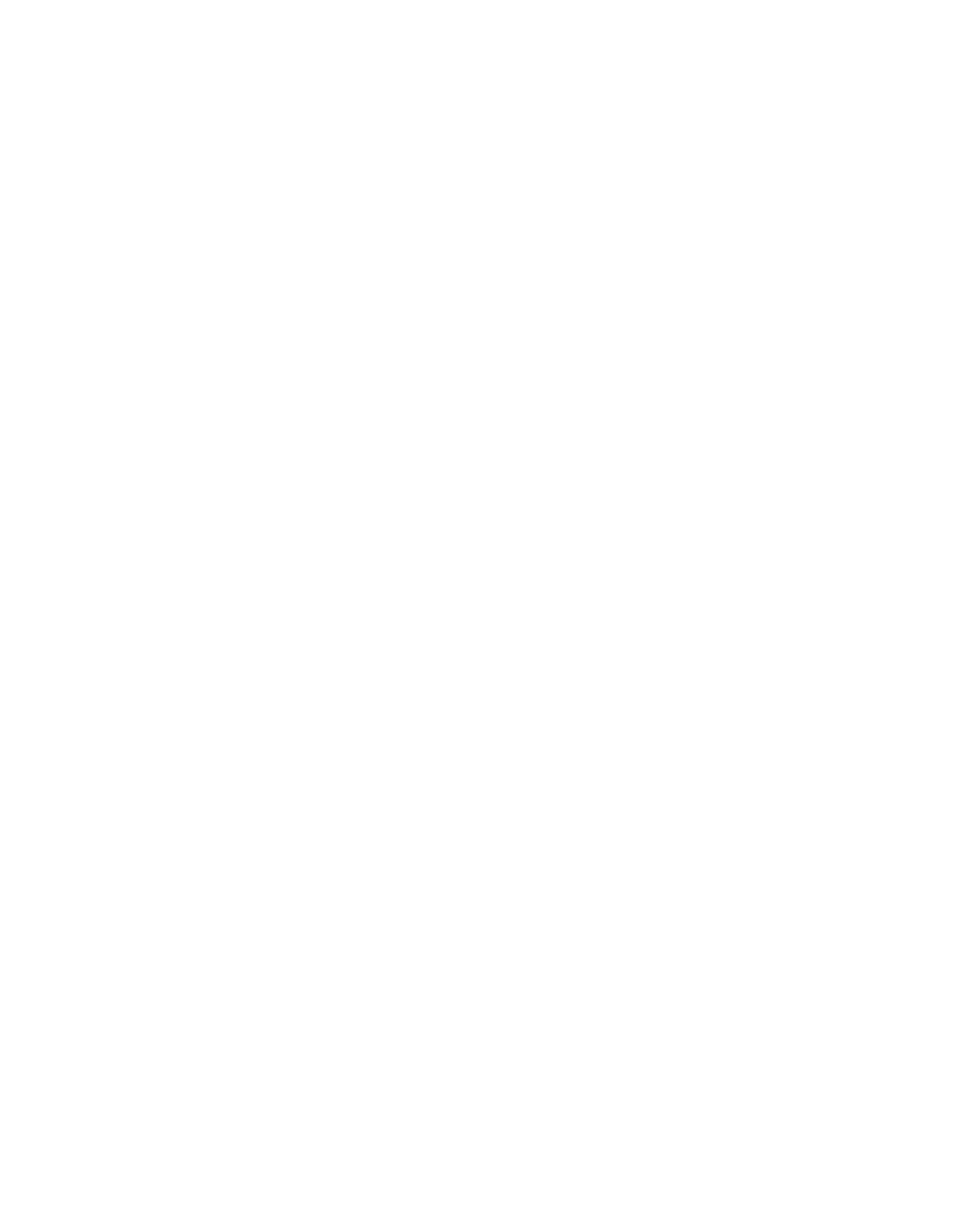## **References**

Agnihotri, I. and Mazumdar, I. 2009. "Dusty trails and unsettled lives: Women's labor migration in rural India." *Indian Journal of Gender Studies*, *16*(3): pp. 375-399.

Banaji, J. 2013. *Theory as History: Essays on Modes of Production and Exploitation*, Delhi: Aakar Books.

Banerjee, A. and Raju, S. 2009. "Gendered mobility: women migrants and work in urban India." *Economic and Political Weekly*: pp 115-123.

Breman, J., 2010. *Outcast Labour in Asia: Circulation and Informalization of the Workforce at the Bottom of the Economy*. Oxford: Oxford University Press

Carleton T.A., 2017. "Crop-Damaging Temperatures increase suicide rates in India." *Proceedings of the National Academy of Sciences*, 114 (33): pp 8746-8751.

Cashin, P. and Sahay, R., 1996. "Internal migration, center-state grants, and economic growth in the states of India." *Staff Papers*, *43*(1): pp.123-171.

Coelho, K., Venkat, T. and Chandrika, R., 2013. "Housing, Homes and Domestic Work." *Economic and Political Weekly*, *48*(43): p.39.

Damodaran, H., 2008. *India's New Capitalists: Caste, Business and Industry in a Modern Nation*, Palgrave Macmillan, UK.

Deshingkar, P. and Start, D. 2003. *Seasonal migration for livelihoods in India: Coping, accumulation and exclusion*. London: Overseas Development Institute.

Deshingkar, P., Sharma, P., Kumar, S., Akter, S. and Farrington, J., 2008. "Circular migration in Madhya Pradesh: changing patterns and social protection needs." *The European Journal of Development Research*, *20*(4): pp.612-628.

Elson, D. 2010. "Gender and the global economic crisis in developing countries: a framework for analysis." *Gender & Development*, *18*(2):pp 201-212.

Garikipati, S. 2008. "Agricultural wage work, seasonal migration and the widening gender gap: Evidence from a semi-arid region of Andhra Pradesh." *The European Journal of Development Research*, *20*(4): pp 629-648.

Gidwani, V. and Baviskar, A., 2011. "Urban commons." *Economic and Political Weekly*, *46*(50): pp.42-43.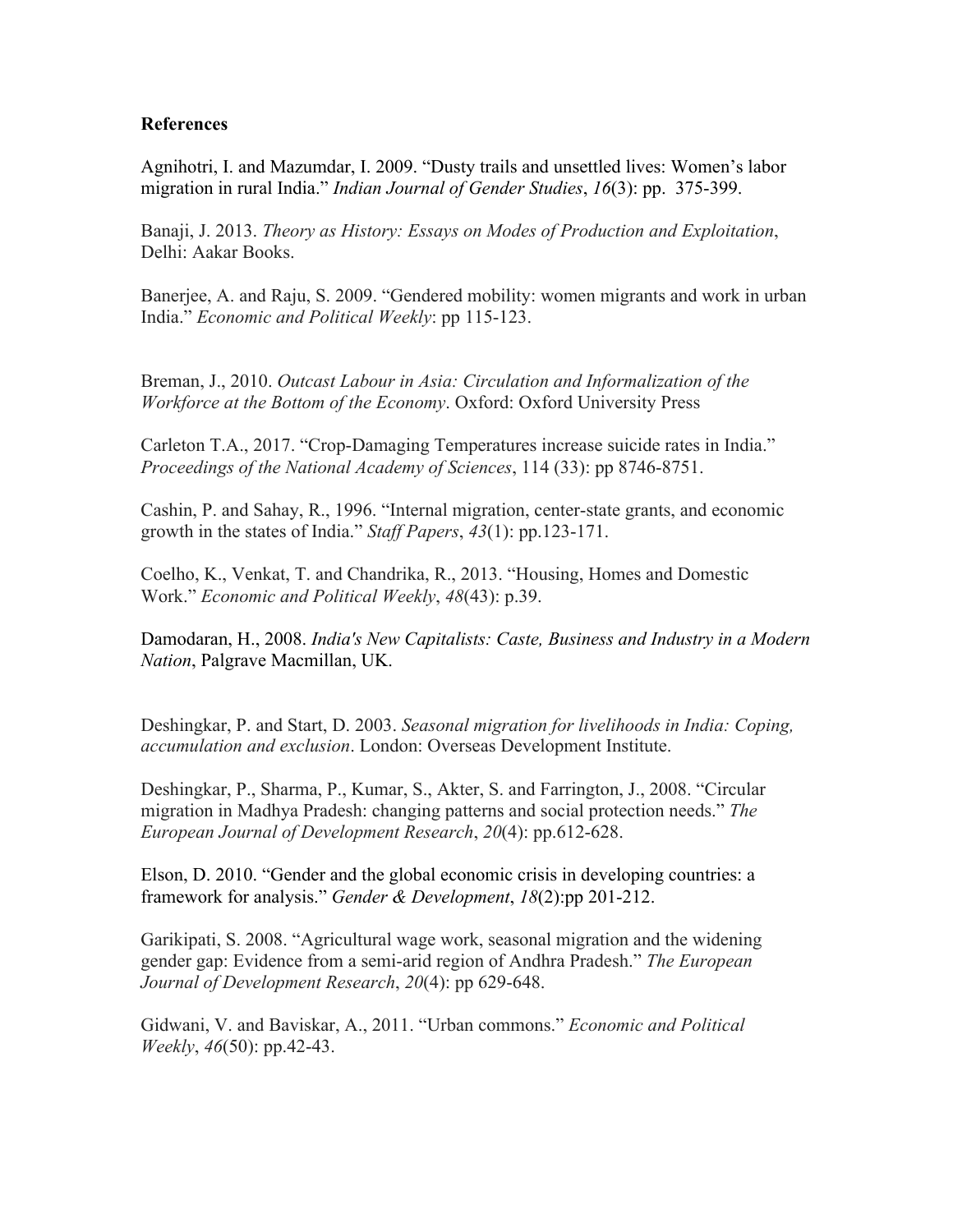Guérin I., Augendra, B., Parthasarthy and Venkatasubramanian, G., 2007. "Labor in brick kilns: a case study in Chennai." *Economic and political weekly*: pp.599-606.

Guérin, I., Venkatasubramanian, G. and Kumar, S., 2015. "Debt Bondage and the Tricks of Capital." *Economic and Political Weekly*, *50*: pp.26-27.

ILO. 2016. *Indian Labor Market Update*, ILO Country Office of India (July 2016).

Jenkins, R. Kennedy, L. and Mukhopadhyay, P., 2014. *[Power, Policy and Protest: The](http://ukcatalogue.oup.com/product/9780198097341.do) [Politics of India's Special Economic Zones](http://ukcatalogue.oup.com/product/9780198097341.do)*, New Delhi: Oxford University Press.

Keshri, K. and Bhagat, R.B., 2012. Temporary and seasonal migration: regional pattern, characteristics and associated factors. *Economic and Political Weekly*, *47*(4), pp.81-88.

Lahiri-Dutt, K. 2008. Digging to survive: Women's livelihoods in South Asia's small mines and quarries. *South Asian Survey*, *15*(2), 217-244.

Maringanti, A., Vakulabharanam, V., Motiram, S. and Surepally, S. 2012. Tragedy of the Commons Revisited (i). *Economic and Political Weekly*, *47*, 10-13.

Massey, D., 2013. *Space, place and gender*. London: John Wiley & Sons.

Mazumdar, I., Neetha, N. and Agnihotri, I. 2013. "Migration and gender in India." *Economic and Political Weekly*, *48*(10):pp 54-64.

Mosse, D., Gupta, S., Mehta, M., Shah, V., Rees, J. F. and Team, K. P. 2002. "Brokered livelihoods: Debt, labour migration and development in tribal western India." *Journal of Development Studies*, *38*(5):pp 59-88.

Mosse, D., Gupta, S. and Shah, V., 2005. "On the margins in the city: adivasi seasonal labour migration in western India." *Economic and Political Weekly* : pp.3025-3038.

Motiram S. and Vakulabharanam, V. 2007. "Corporate and Cooperative Solutions for the Agrarian Crisis in Developing Countries." *Review of Radical Political Economics*, 39(3): p. 360-367.

Naidu, S. and Rao, S. 2017. "The impact of reproductive labor upon female labor force participation in rural India." Mimeo.

Narain, V. and Nischal, S., 2007. "The peri-urban interface in Shahpur Khurd and Karnera, India." *Environment and Urbanization*, *19*(1): pp.261-273.

Pattenden, J., 2012. "Migrating between rural Raichur and boomtown Bangalore: class relations and the circulation of labour in South India." *Global Labour Journal*, *3*(1). doi[:https://doi.org/10.15173/glj.v3i1.1117](https://doi.org/10.15173/glj.v3i1.1117)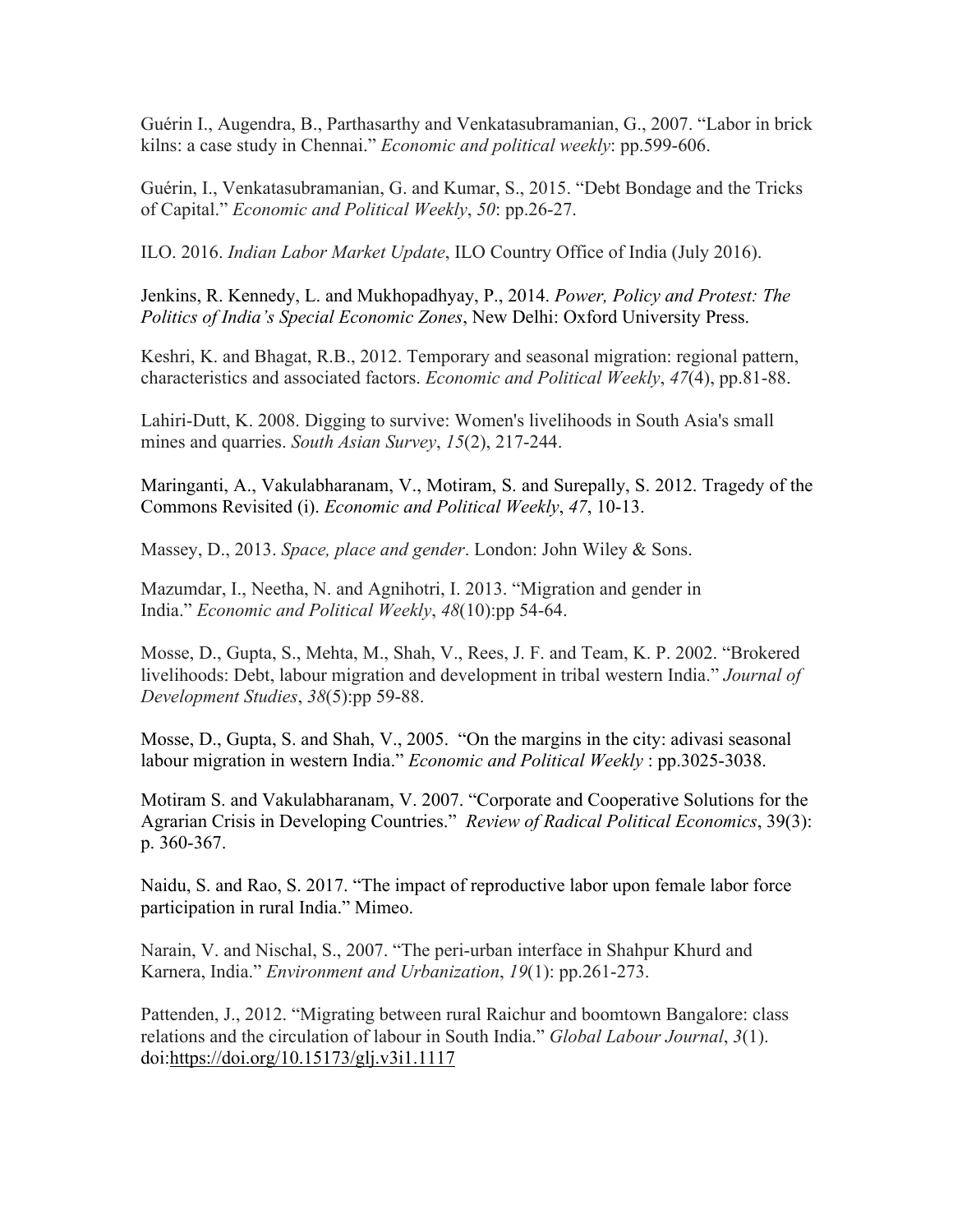Pattenden, J., 2016. *Labor, state and society in rural India: A class-relational approach*. Oxford: Oxford University Press.

Picherit, D., 2016. Rural Youth and Circulating Labour in South India: The Tortuous Paths Towards Respect for Madigas. *Journal of Agrarian Change*, doi: [10.1111/joac.12196](http://dx.doi.org/10.1111/joac.12196).

Rao, S., 2017. "Women and the Urban Economy in India: Insights from the Data on Migration." in *Gender and Time Use in a Global Context*. E. Kongar and R. Connelly, eds. New York: Palgrave Macmillan: pp. 231-257.

Rao, S. and Finnoff, K., 2015. "Marriage migration and inequality in India, 1983– 2008." *Population and Development Review*, *41*(3): pp.485-505.

Razavi, S. 2007. The political and social economy of care in a development context: Conceptual issues, research questions and policy options. United Nations Research Institute for Social Development, Working paper 3.

Reddy, D.N. and Mishra, S., 2010. *Agrarian Crisis in India*, Delhi: Oxford University Press.

Rodgers, G. and Rodgers, J. 2011. "Inclusive development? Migration, governance and social change in rural Bihar." *Economic and Political Weekly*: 43-50.

Rogaly, B. and Rafique, A., 2003. "Struggling to save cash: seasonal migration and vulnerability in West Bengal, India." *Development and Change*, *34*(4): pp.659-681.

Roy, A. 2007. *Calcutta requiem: Gender and the politics of poverty*. Minneapolis: University of Minnesota Press.

Sainath P. 2015. The Slaughter of Suicide Data, on *People's Archive of Rural India (PARI)*, https://psainath.org/the-slaughter-of-suicide-data/, Accessed on September 14, 2017.

Shah, A., 2006. "The labor of love: Seasonal migration from Jharkhand to the brick kilns of other states in India." *Contributions to Indian Sociology*, *40*(1): pp.91-118.

Shrivastava R., 2012. "Changing Employment Conditions of the Indian Work Force and Implications for Decent Work", *Global Labour Journal*, 3(1): pp. 63-90.

Thomas, J.J., 2014. "The Demographic Challenge and Employment Growth in India." *Economic and Political Weekly*, Vol. XLIX (6): pp. 15-17.

Truelove, Y., 2011. "(Re-) Conceptualizing water inequality in Delhi, India through a feminist political ecology framework." *Geoforum*, *42*(2): pp.143-152.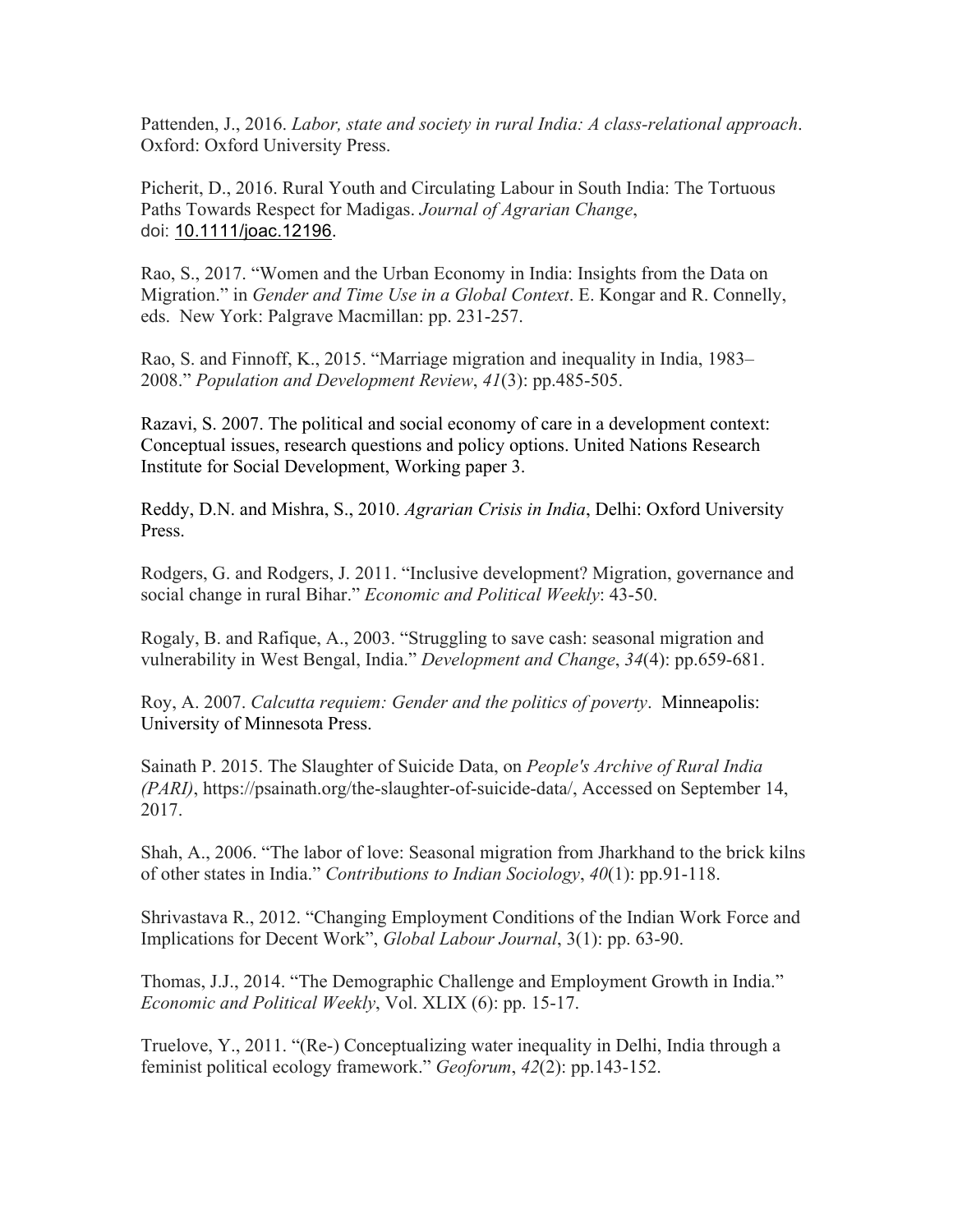Vakulabharanam, V., 2004. Immiserizing growth: globalization and agrarian change in Telangana, South India between 1985 and 2000, *Ph.D. Dissertation*, University of Massachusetts Amherst.

Vakulabharanam V. and Motiram S. 2011. "Political Economy of Agrarian Distress Since 1990s," in *Understanding India's Political Economy: A Great Transformation*, edited by Corbridge S., Harriss, J., Reddy S. and Ruparelia, S.: pp. 101-126.

Vakulabharanam, V. and Thakurata, S.G., 2014. "Why do migrants do better than nonmigrants at destination? Migration, class and inequality dynamics in India." *The Singapore Economic Review*, *59*(01): p.1450003.

Vakulabharanam, V. and Motiram, S., 2016. "Mobility and inequality in neoliberal India." *Contemporary South Asia*, *24*(3): pp.257-270.

Virk, R., 2004. Women construction workers in Amritsar City. *Distressed Migrant Labour in India: Key Human Rights Issues*: pp.162-177.